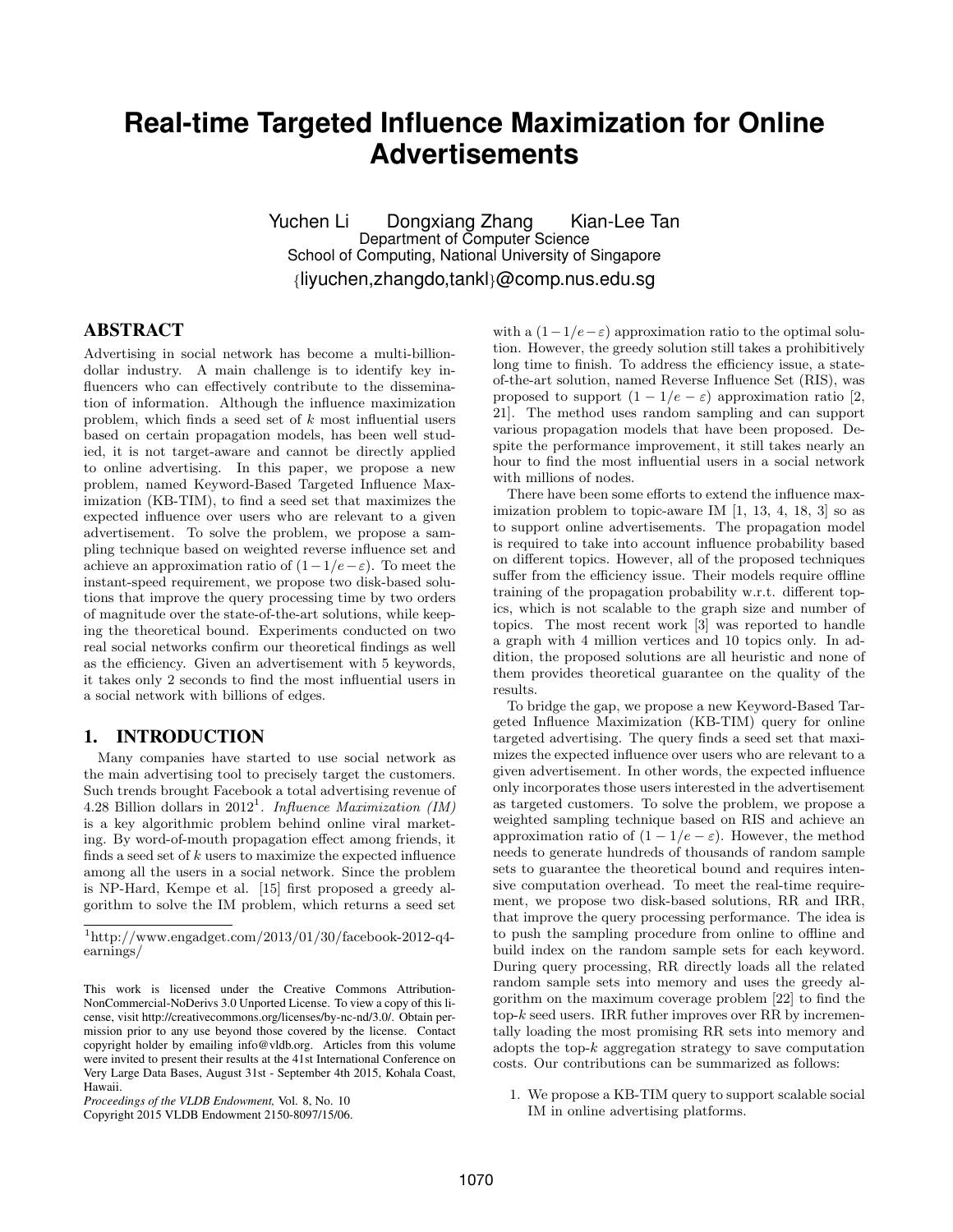- 2. We propose a weighted sampling technique, i.e. WRIS, based on RIS and show that it has an approximation ratio of  $(1 - 1/e - \varepsilon)$  to the optimal solution to a KB-TIM query.
- 3. To meet the instant-speed requirement, we propose two disk-based solutions that improve the running time by two orders of magnitude over WRIS, while preserving the theoretical bound.
- 4. We evaluate the performance on real social network with billions of edges and hundreds of topics. The experiment results confirm our theoretical findings and show that the two disk-based methods significantly outperform the weighted online sampling.

We present the preliminaries in Section 2 and the problem definition of KB-TIM query in Section 3. We extend the RIS method and propose WRIS in Section 3.2. Then two disk-based methods, RR and IRR, are presented in Sections 4 and 5 respectively. We report the experimental results in Section 6. Subsequently, various IM techniques are reviewed in Section 7. Finally we conclude the paper in Section 8.

## 2. PRELIMINARY

In this section, we review the classic influence maximization problem as well as the state-of-the-art solutions to the problem.

## 2.1 Influence Maximization (IM)

Consider a directed graph  $G = (V, E)$  where vertices in V are users and edges in E capture the friendships or follow relationships in a social network. To model the propagation process, a number of methods such as independent cascade (IC) model [9], linear threshold (LT) model [11] and general triggering model [15] have been proposed. In this paper, we adopt IC model because it has been widely used in previous work [21, 5, 6, 19]  $^2$ .

Under the IC model, each directed edge  $e = (u, v)$  is associated with an *influence probability*  $p(e)$  to measure the social impact from user  $u$  to user  $v$ . This probability is normally set to  $p(e) = \frac{1}{N_v}$ , where  $N_v$  is the in-degree of  $v^3$ . Each user is either in an "active" state or "inactive" state, and an active user can activate his inactive neighbors with probability  $p(e)$ . Once a user is activated, his (active) state remains unchanged. Initially, a set of seed users S are selected to influence other people and their states are set to be active at time step 0. Then, each active user at time step i will activate the neighbors that are inactive at time step  $i+1$  with probability  $p(e)$ . Note that each user u has only one chance to activate his neighbors. In other words, we flip a coin with  $P(head) = p(e)$  and if head occurs, v is activated by  $u$ . Otherwise,  $v$  can only be activated by other incoming neighbors except  $u$ . This procedure terminates when no more users can be activated.

Let  $I(S)$  denote the set of nodes activated by the seeds S in an instance of the influence propagation process. Intuitively, the IM problem finds a seed set  $S^*$  with k users to maximize the expected number of users influenced by a seed set S, denoted by  $\mathbb{E}[I(S)]$ , over the social network and can be formally defined as follows:



Figure 1: the social network adopted in the paper.

DEFINITION 1 (IM). Let  $OPT_k$  denote the maximum expected influence spread of any node set with size  $k$ , i.e.  $OPT_k = \max_{S \subseteq V, |S|=k} \mathbb{E}[I(S)].$  The IM problem finds an optimal seed set  $S^*$  with k users such that  $\mathbb{E}[I(S^*)] = OPT_k$ .

Due to the linearity of expectation,  $\mathbb{E}[I(S)]$  can also be expressed as  $\mathbb{E}[I(S)] = \sum_{v \in V} p(S \mapsto v)$  where  $p(S \mapsto v)$ is the probability with which a user  $v$  is activated by seed set S. The following is an example of how to compute the expected influence given a seed set and how to retrieve the optimal influential seed set on a social graph.

Example 1. In Figure 1, we have a social network with 7 users  $\{a, b, c, d, e, f, g\}$  and the edge value is the influence probability from one user to his neighbor. Let us assume, at time step 0, the seed set  $S$  contains two nodes  $e$  and  $f$ , i.e.  $S = \{e, f\}$ . Suppose after flipping the coin in step 1, nodes  $(a, c)$  are activated by e and node d is activated by f, but in step 2, node a fails to activate b. Then, the process terminates because no more nodes can be further activated and  $I(S) = \{a, c, d, e, f\}.$ 

Although evaluating  $p(S \mapsto v)$  has been proven to be #P hard in [5], the calculation of the probability is feasible in this small example graph. Take  $p({e, g} \mapsto b)$  as an example: since  $p(e \mapsto b) = 0.5$  and  $p(g \mapsto b) = 0.5$  and each activated node has only one chance to activate the neighbors, the probability of b being activated by  $\{e, g\}$  is  $p(\{e, g\} \mapsto$  $b) = 1 - [1 - p(e \mapsto b)] \cdot [1 - p(g \mapsto b)] = 0.75$ . We can then find, among all possible seed sets with two nodes, the optimal initial set is  $S^* = \{e, g\}$  for the IM problem and  $\mathbb{E}[I(S^*)]$  $=\sum_{v\in V}p(S^*\mapsto v)=1+0.75+0.6875+0.375+1+0+1=$ 4.8125.

## 2.2 Reverse Influence Set (RIS)

The state-of-the-art solutions to the IM problem [2, 21] are based on a sampling technique called Reverse Influence Set  $(RIS)$ . To facilitate the understanding of RIS, we first introduce the concepts of the Reverse Reachable (RR) Set and Random RR Set [2, 21]:

DEFINITION 2. Let  $G'$  denote a sub-graph of  $G$  generated by removing any edge  $e \in E$  with probability  $1 - p(e)$ . The Reverse Reachable (RR) Set for vertex v contains all the vertices in  $G'$  that can reach v. Then, a random RR set

<sup>2</sup>Note that the methods proposed in this paper can support LT and general triggering model as well.

<sup>&</sup>lt;sup>3</sup>Our proposed methods are also independent of how  $p(e)$  is set.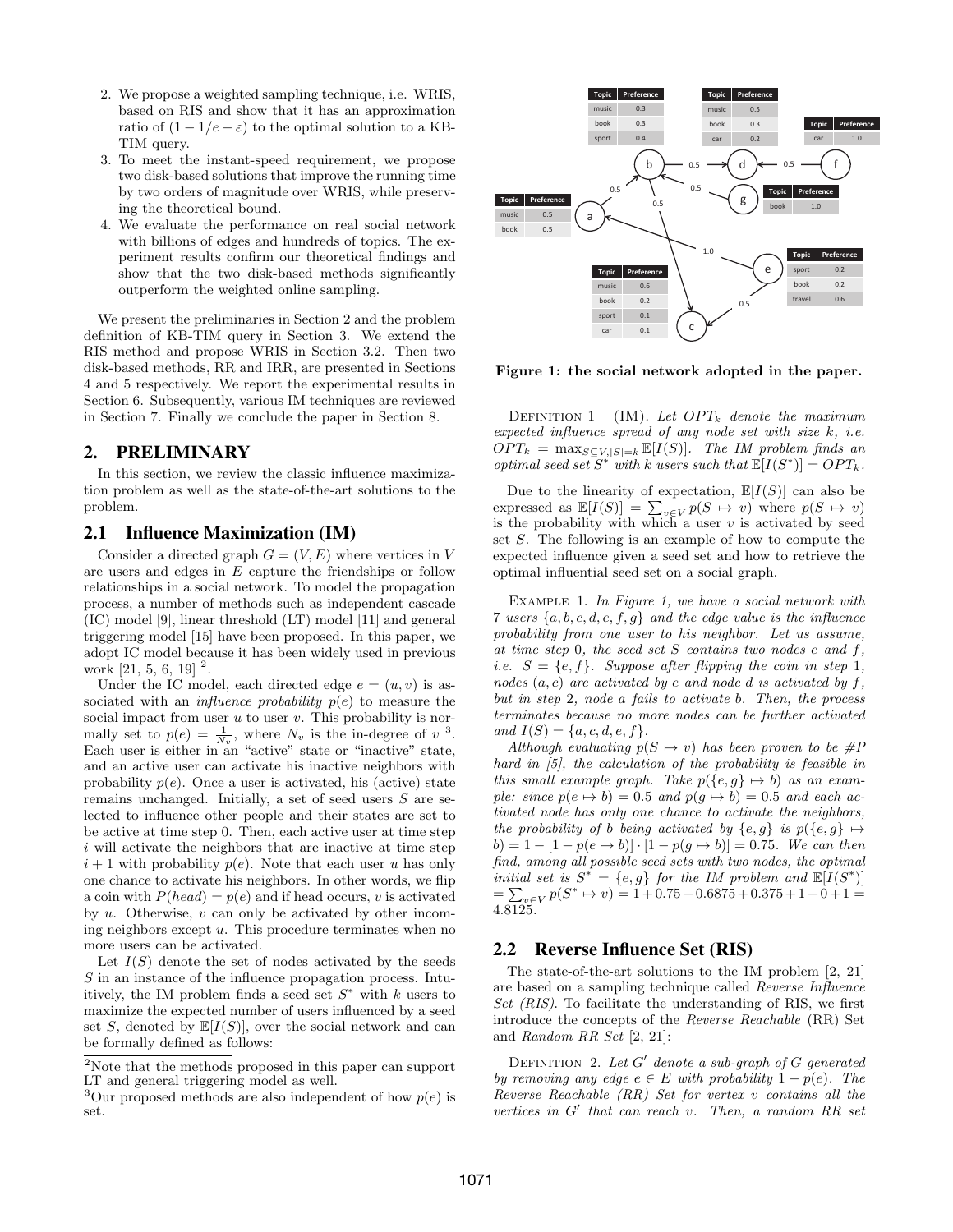is generated on an instance of  $G'$  sampled from  $G$  and  $v$  is randomly picked from V.

Intuitively, the random RR set generated from a random user  $v$  contains the users who can influence  $v$ . By building multiple random RR sets on different random users, if a user  $u$  has a great impact on other people,  $u$  will have a higher probability to appear in these random RR sets. Similarly, if  $S^*$  covers most of the RR sets,  $S^*$  is likely to maximize  $\mathbb{E}[I(S)]$ . Based on this idea, the query processing framework of RIS works as follows:

- 1. Generate  $\theta$  random RR sets from G.
- 2. Use the standard greedy algorithm on the maximum coverage problem [22] to select k users to cover the maximum number of RR sets generated above. The result set  $S^*$  is a  $(1 - 1/e - \varepsilon)$ -approximate solution for the IM problem.

In [21], it was proved that when  $\theta$  is sufficiently large, RIS returns near-optimal results with high probability:

THEOREM 1  $([21])$ . If  $\theta \ge (8+2\varepsilon) \cdot |V| \cdot \frac{\ln |V| + \ln \binom{|V|}{k} + \ln 2}{OPT_k \cdot \varepsilon^2},$ RIS returns a  $(1-1/e-\varepsilon)$ -approximate solution with at least  $1-|V|^{-1}$  probability.

The proof sketch in [21] is summarized as follows:

S1: Let  $F_{\theta}(S)$  denote the number of sampled RR sets covered by a seed set S and prove  $\mathbb{E}[\frac{F_{\theta}(S) \cdot |V|}{\theta}] = \mathbb{E}[I(S)].$ 

S2: Based on the property in S1, show that if  $\theta \ge (8 + 2\varepsilon)|V|$ .  $\ln |V| + \ln \binom{|V|}{k} + \ln 2$  $\frac{\text{pm} \ln \left( \frac{V}{k} \right) + \text{ln} 2}{OPT_k \cdot \varepsilon^2}$ , we have  $\left| \frac{F_\theta(S) \cdot |V|}{\theta} - \mathbb{E}[I(S)] \right| < \frac{\varepsilon}{2} \cdot OPT_k$  holds with probability  $1 - |V|^{-1}$  simultaneously for all S s.t  $|S| = k$ .

S3: Utilize the greedy algorithm of maximum coverage problem which produces a  $(1 - 1/e)$  approximation solution.

S4: By combining the two approximation ratios  $\frac{\varepsilon}{2}$  and  $(1-1/e)$ in S2 and S3, show the final approximation ratio is  $(1 - 1/e - \varepsilon)$ with at least  $1 - |V|^{-1}$  probability.

EXAMPLE 2. Suppose  $k = 2$ ,  $\theta = 4$  and four random RR sets  $G_d = \{b, d, f\}$ ,  $G_e = \{e\}$ ,  $G_d = \{d, f\}$  and  $G_b =$  ${a,b,e}$  are generated from the social graph in Figure 1 (d is sampled twice). Then  $\{e, f\}$  will be selected as the seed set as  $\{e, f\}$  intersects (or "covers") all the random RR sets generated.

## 3. TARGETED INFLUENCEMAXIMIZATION

In this section, we define Keyword-Based Targeted Influence Maximization (KB-TIM) query and propose a baseline solution.

## 3.1 Problem Definition

To model a social network as an online advertisement platform, we extend each node  $v$  in  $G$  to be associated with a user profile represented by a weighted term vector. Each advertisement is modeled as a weighted term vector and the impact of an advertisement to an end user is calculated as the similarity between two term vectors. If a user does not contain any keyword in the advertisement, we consider the user not being impacted. Our goal is to find  $k$  seeds in the social network, that generate the maximum impact based on the influence propagation model.

Formally, let  $G = (V, E, T)$  be a social network for online advertisements where  $T$  is a universal topic space to model

user interests. Each user is associated with a weighted term vector to capture the preference in different topics. The term vector can be generated by aggregating all the social activities such as new posts, like and sharing into a single document and then use existing topic modeling techniques [12] to map explicit keywords into the latent topic space T. Let  $tf_{w,v}$  denote the preference weight between a user v and a topic w and  $\mathrm{id} f_w$  denote the inverse document frequency for a topic  $w$ . By applying tf-idf model [23] on the topic space, the impact of an advertisement with a keyword set  $Q.T \subseteq T^4$  on a user v is defined as:

$$
\phi(v, Q) = \sum_{w \in Q.T} t f_{w,v} \cdot id f_w \tag{1}
$$

Then, the impact of k selected seeds w.r.t an advertisement can be calculated by accumulating the impact to each activated user when the influence propagation terminates. Let  $I^Q(S)$  denote the influence score of  $I(S)$  w.r.t the query keywords  $Q.T$ , i.e.  $I^{Q}(S) = \sum_{v \in I(S)} \phi(v, Q)$ . we have

$$
\mathbb{E}[I^Q(S)] = \mathbb{E}[\sum_{v \in I(S)} \phi(v, Q)] = \sum_{v \in V} p(S \mapsto v) \cdot \phi(v, Q) \tag{2}
$$

To this end, we define our keyword based targeted influence maximization problem as follows:

DEFINITION 3. (Keyword Based Targeted Influence Maximization (KB-TIM)). A KB-TIM query Q on a social graph G is associated with a tuple  $(Q.T,Q.k)$ , where  $Q.T \subseteq T$  is the advertisement keyword set and  $Q.k$  is the number of seed users. Let  $OPT_{Q,k}^{Q,T}$  denote the maximum expected influence spread of any size-Q.k node w.r.t the weighting function for  $\widetilde{Q}.T$ , i.e.  $\widetilde{OPT}_{Q.k}^{Q.T'} = max_{S \subseteq V, |S| = Q.k} \mathbb{E}[I^{Q.T}(S)].$  A KB-TIM query finds Q.k seed users to achieve  $OPT_{Q.k}^{Q.T}$ .

Example 3. In Figure 1, each node is associated with a user profile depicting the user's preferences on different topics. Suppose a KB-TIM query is  $Q = (\{ music\}, 2)$ , the optimal seed set  $S^*$  selected by Q should be  $\{b, e\}$  and the expected impact is  $\mathbb{E}[I^{\{music\}}(S^*)] = \sum_{v \in V} p(S^* \mapsto v)$ .  $\phi(v, \{ music\}) = 1 \cdot 0.5 + 1 \cdot 0.3 + 0.75 \cdot 0.6 + 0.1875 \cdot 0.5 +$  $0 \cdot 0 + 0 \cdot 0 + 0 \cdot 0 = 1.5$ . The result is different from the general IM problem in Example 2 as we are now considering targeted influence maximization.

## 3.2 Weighted RIS Sampling

To facilitate our presentation, all frequently used notations are listed in Table 1. In the traditional IM problem, all the users are treated as candidates to be influenced. However, in our KB-TIM query, we only target at the users associated with query keywords in the advertisement. The original uniform sampling technique cannot work in the new scenario because the condition S1 in the proof sketch of Theorem 1 does not hold, i.e.,  $\mathbb{E}[\frac{F_{\theta}(S)}{\theta} \cdot |V|] \neq \mathbb{E}[I^{Q}(S)]$ . Therefore, we need to find a new unbiased estimator for  $\mathbb{E}[I^Q(S)]$ . In this section, we propose a weighted RIS (WRIS) sampling technique for the KB-TIM query processing.

<sup>&</sup>lt;sup>4</sup>In this paper, we use 'topic' and 'keyword' interchangeably.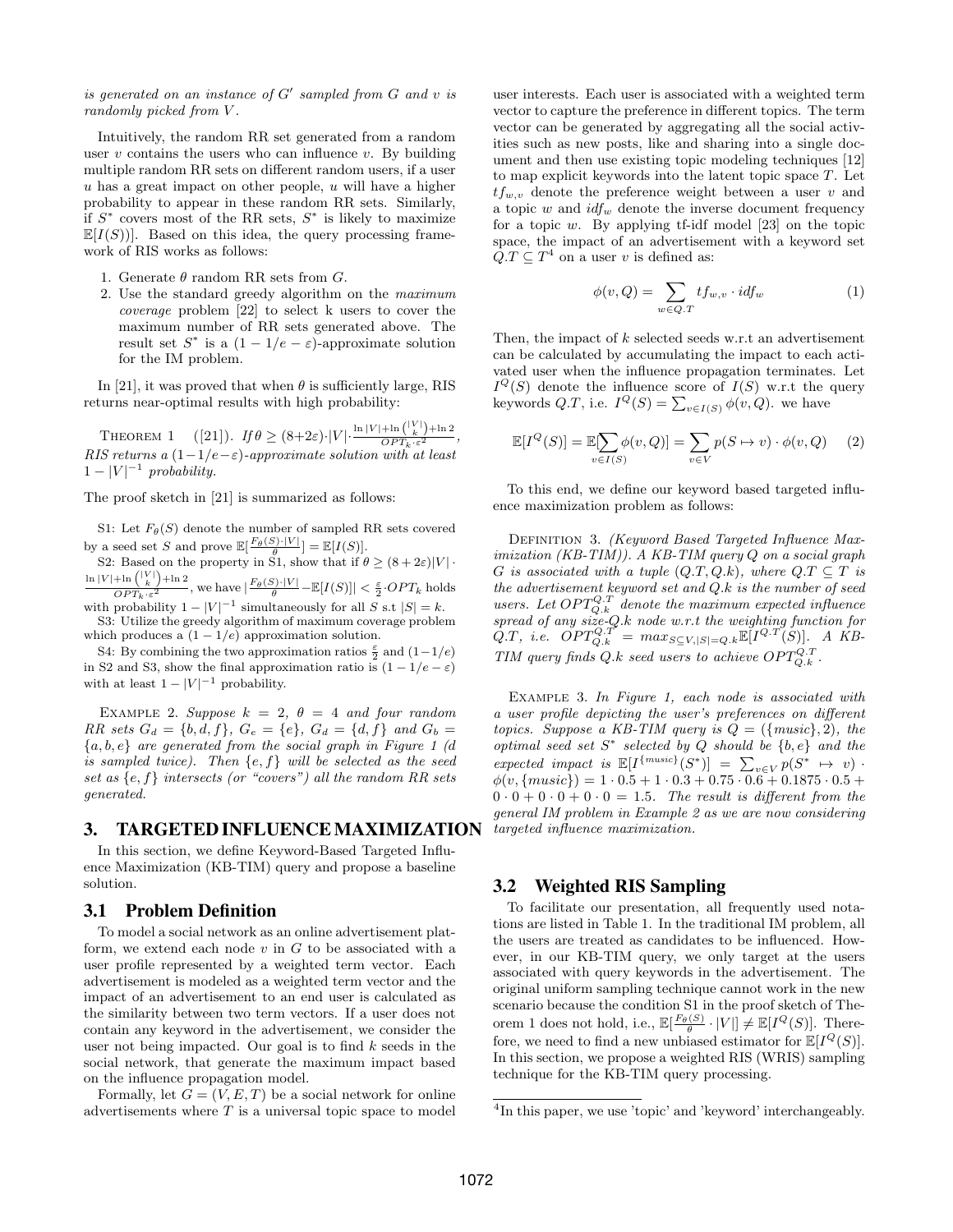Table 1: Frequent notations used across the paper

| Notation          | meaning                                                        |
|-------------------|----------------------------------------------------------------|
| G, V, E, T        | the social network, the vertex set, the edge set               |
|                   | and the topic space respectively.                              |
| Q(Q.T,Q.k)        | the KB-TIM query $Q$ . $Q.T$ are the topics                    |
|                   | queried and $Q.k$ is the size of seed set. We                  |
|                   | use $Q$ to denote $Q.T$ if there is no ambiguity               |
|                   | in the context.                                                |
| $OPT_{Q.k}^{Q.T}$ | the maximum expected spread among all seed                     |
|                   | set with size $Q.k$ for query keywords $Q.T$ .                 |
| $F_{\theta}(S)$   | the number of RR sets, which is covered by                     |
|                   | seed set $S$ .                                                 |
| $tf_{w,v}$        | the preference weight between a user $v$ and a                 |
|                   | topic $w$ .                                                    |
| $idf_w$           | the inverse document frequency for a topic $w$ .               |
| $\phi_w$          | sum of the relevance scores among all users for                |
|                   | a given topic w, i.e., $\sum_{v \in V} tf_{w,v} \cdot idf_w$ . |
| $\phi(v,Q)$       | the relevance score of a KB-TIM query $Q$ to a                 |
|                   | user v, i.e., $\sum_{w \in Q.T} tf_{w,v} \cdot idf_w$ .        |
| $\phi_Q$          | sum of the relevance scores among all users to                 |
|                   | Q, i.e., $\sum_{v \in V} \phi(v, Q)$ .                         |
| $\theta$          | the number of RR sets needed to process $Q$                    |
|                   | using WRIS.                                                    |
| $p_w$             | the proportion of RR sets w.r.t a topic $w$                    |
|                   | among all RR sets needed to process $Q$ , i.e.                 |
|                   | $\phi_w/\phi_Q$ .                                              |
| $p_s(v,w)$        | the probability to sample a user $v$ w.r.t a topic             |
|                   | $w$ in discriminative WRIS sampling.                           |
| I(S)              | an instance of the influence spread of a seed                  |
|                   | set $S$ .                                                      |
| $I^Q(S)$          | influence score of $I(S)$ w.r.t query keywords                 |
|                   | $Q.T, I^{Q}(S) = \sum_{v \in I(S)} \phi(v, Q)$                 |

To differentiate the sampling probability of targeted users from non-targeted users, we define the sampling probability for a user  $v$  w.r.t a KB-TIM query  $Q$  as follows:

$$
p_s(v, Q) = \frac{\phi(v, Q)}{\sum_{v \in V} \phi(v, Q)} = \frac{\phi(v, Q)}{\phi_Q} \tag{3}
$$

where we denote  $\phi_Q = \sum_{v \in V} \phi(v, Q)$ . Intuitively, the users are sampled based on their relevancies to the query. Users whose profiles are more relevant have a higher probability to be sampled. Under the weighted sampling scheme, we propose a new unbiased estimator for computing the expected influence score:

LEMMA 1. 
$$
\mathbb{E}[\frac{F_{\theta}(S)}{\theta}] \cdot \phi_Q = \mathbb{E}[I^Q(S)]
$$

PROOF. Let  $R_v$  be the RR set by first sampling v with probability  $p_s(v, Q) = \frac{\phi(v, Q)}{\phi_Q}$  and then sampling a RR given v to form  $R_v$ , it follows:

$$
\mathbb{E}[\frac{F_{\theta}(S)}{\theta}] = \sum_{v \in V} \frac{\phi(v, Q)}{\phi_Q} \cdot p(R_v \cap S \neq \emptyset)
$$
 (4)

 $p(R_v \cap S \neq \emptyset) = p(S \mapsto v)$  where  $p(S \mapsto v)$  is the probability that  $S$  activates  $v$  on  $G$ . This leads to:

$$
\mathbb{E}\left[\frac{F_{\theta}(S)}{\theta}\right] = \sum_{v \in V} \frac{\phi(v, Q)}{\phi_Q} \cdot p(S \mapsto v) = \frac{\mathbb{E}[I^Q(S)]}{\phi_Q} \tag{5}
$$

This means  $\frac{F_{\theta}(S)}{\theta} \cdot \phi_Q$  is an unbiased estimator to the expected influence score of any seed set S for KB-TIM query.  $\square$ 

With the sampling scheme, we propose our WRIS method as follows:

- 1. Sample  $\theta$  number of vertices from G with a probability of  $p_s(v, Q)$  (in Eqn. 3) for any vertex v.
- 2. For each vertex  $v$  sampled, sample a RR set for  $v$ .
- 3. Follow step 2 of RIS

The steps of WRIS are similar to the RIS algorithm, except that we need to determine a  $\theta$  value as the minimum number of random RR sets to guarantee that WRIS can also achieve a theoretical bound like Theorem 1 for RIS. Theorem 2 gives a sufficient lower bound for  $\theta$  such that our WRIS algorithm is a  $(1-1/e-\varepsilon)$ -approximate solution with high probability.

THEOREM 2. If  $\theta$  satisfies:

$$
\theta \ge (8 + 2\varepsilon)\phi_Q \cdot \frac{\ln|V| + \ln\binom{|V|}{Q,k} + \ln 2}{OPT_{Q,k}^{Q,T} \cdot \varepsilon^2} \tag{6}
$$

the weighted RIS method returns a  $(1-1/e-\varepsilon)$ -approximate solution with at least  $1 - |V|^{-1}$  probability.

With the revised sampling technique in Lemma 1, the proof is similar to that in Theorem 1 (S1-S4). A complete version is presented in [20].

# 4. DISK-BASED RR INDEX FOR KB-TIM QUERY PROCESSING

Existing methods [2, 21] solve the IM problem by sampling random RR sets online, this takes prohibitively long time to finish on social networks with millions of users which hinders interactive market analysis and decision. To achieve realtime response, we move the sampling procedure offline and propose a disk-based RR index to store the pre-computed sampling sets. In this section, we first introduce how to build an RR index for each keyword and then present our query processing algorithm based on RR index.

## 4.1 Discriminative WRIS Sampling

We note that the sampling probability  $p_s(v, Q)$  appeared in Eqn. 3 relies on the query and cannot be determined in advance. Hence, given a query, we cannot pre-compute the random RR sets using  $p_s(v, Q)$ . To support offline sampling, we propose discriminative WRIS sampling by rewriting  $p_s(v, Q)$  as

$$
p_s(v, Q) = \frac{\sum_{w \in Q \cdot T} t f_{v,w} \cdot id f_w}{\phi_Q}
$$
  
= 
$$
\sum_{w \in Q \cdot T} \frac{t f_{v,w} \cdot id f_w}{\sum_{v \in V} t f_{v,w} \cdot id f_w} \cdot \frac{\sum_{v \in V} t f_{v,w} \cdot id f_w}{\phi_Q}
$$
  
= 
$$
\sum_{w \in Q \cdot T} \frac{t f_{v,w}}{\sum_{v \in V} t f_{v,w}} \cdot \frac{\sum_{v \in V} t f_{v,w} \cdot id f_w}{\phi_Q}
$$

Let  $p_s(v, w) = \frac{tf_{v,w}}{\sum_{v \in V} tf_{v,w}}$  and  $p_w = \frac{\sum_{v \in V} tf_{v,w} \cdot idf_w}{\phi_Q}$ . We have

$$
p_s(v, Q) = \sum_{w \in Q \cdot T} p_s(v, w) \cdot p_w \tag{7}
$$

This implies that we can sample the RR sets for each keyword w and store them on disk as an offline step. When a query  $Q$  is issued, the RR sets associated with the relevant keywords are loaded and merged. The random RR sets generated by our discriminative WRIS sampling still guarantee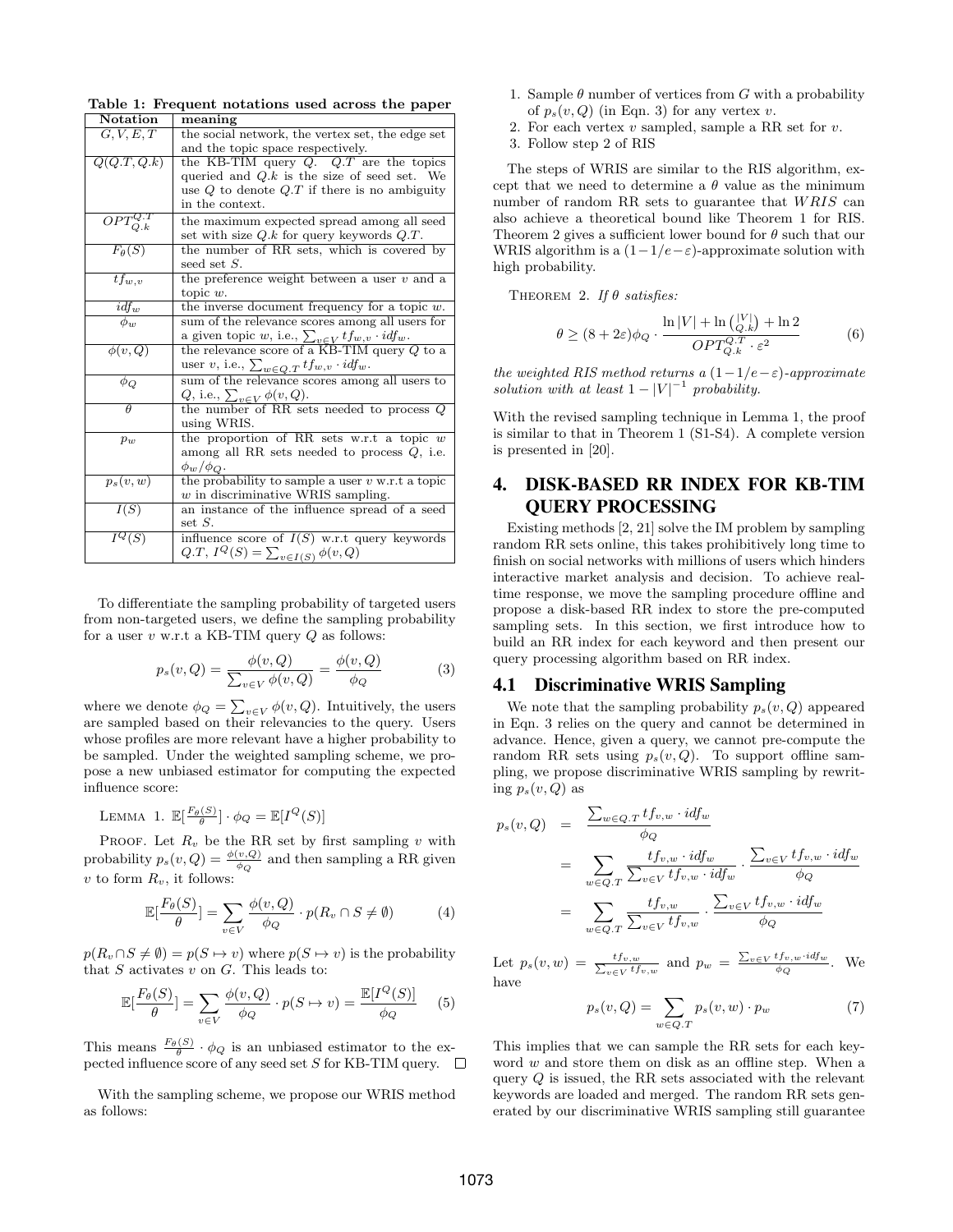| Algorithm 1: BuildRR(TopicSet $T$ ) |  |  |  |  |
|-------------------------------------|--|--|--|--|
|-------------------------------------|--|--|--|--|

| 1 RRIndex $(R, L) \leftarrow (\emptyset, \emptyset)$                          |
|-------------------------------------------------------------------------------|
| 2 for $w \in T$ do                                                            |
| <b>3</b> Compute $\hat{\theta}_w$ RR sets                                     |
| 4   $R_w \leftarrow$ generate $\theta_w$ RR sets with probability $p_s(v, w)$ |
| 5 $\mid L_w \leftarrow$ inverse mapping of $R_w$                              |
| 6 Store $(R, L)$                                                              |
|                                                                               |

the same theoretical bound as in Theorem 2 based on the following lemma:

LEMMA 2. Given a query Q, let  $\theta_w^Q$  be the number of RR sets sampled by a probability of  $p_s(v, w)$  w.r.t each vertex v given a query keyword w. Then  $\theta^{Q}$  is the total number of RR sets and  $\theta^{Q} = \sum_{w \in Q \cdot T} \theta_{w}^{Q}$ . If  $\theta^{Q} \ge \theta$  and  $\frac{\theta_{w}^{Q}}{\theta^{Q}} = p_{w}$ , we can achieve the same theoretical bound as in Theorem 2 for the discriminative WRIS sampling.

PROOF. On one hand, as the RR samples are taken independently, the expected fraction of RR samples w.r.t v among all the RR samples using WRIS should be  $p_s(v, Q)$ according to Eqn. 7. On the other hand, the discriminative sampling is expected to sample  $\sum_{w \in Q,T} [(\theta^Q \cdot p_w) \cdot p_s(v,w)]$ number of samples w.r.t each user v if we sample  $\theta^Q$  RR sets. Therefore the expected fraction of RR sets w.r.t  $v$  among the  $\theta^Q$  RR samples is:  $\sum_{w\in Q,T} [(\theta^Q \cdot p_w) \cdot p_s(v,w)]/\theta^Q = p_s(v,Q)$ which is the same as the WRIS method. Besides, we take more RR samples than the desired threshold specified in Eqn. 6 for WRIS. Thus we conclude that the discriminative sampling achieves at the same theoretically accuracy as the WRIS method as in Theorem 2.  $\Box$ 

#### 4.2 RR Index Construction

As we want to pre-compute the RR sets w.r.t keyword  $w \in Q$ . T in an offline step and merge the relevant RR sets for query processing, we need to determine how many RR sets needs to be built for the RR index w.r.t each w. We define K to be a system specified parameter such that  $Q.k \leq K$  $\forall Q$ . This is because Q.k will not be interesting if Q.k is large since the purpose of IM is to influence a large group of people by a small seed set for budgeted advertisement. Since  $\hat{\theta} \cdot p_w$  is a value dependent on  $Q$ , we cannot set  $\theta_w^Q = \theta \cdot p_w$ in the offline sampling. Hence, we need to find a  $\theta_w$  value that is independent of Q and satisfies  $\theta_w \geq \theta \cdot p_w$ , but as small as possible to save the time and space cost for index construction. Following this intuition, we have the following lemma:

LEMMA 3. For any keyword  $w$ , if we choose

$$
\hat{\theta}_w = (8 + 2\varepsilon)(\sum_{v \in V} t f_{w,v}) \cdot \frac{\ln|V| + \ln\binom{|V|}{K} + \ln 2}{OPT_1^{\{w\}} \cdot \varepsilon^2} \tag{8}
$$

we have  $\hat{\theta}_w \geq \theta \cdot p_w$ .

PROOF. According to Eqn. 6 and the definition of  $p_w$ , we have:

$$
\theta \cdot p_w = (8 + 2\varepsilon) \left( \sum_{v \in V} t f_{w,v} \right) \cdot \frac{\ln|V| + \ln\left(\bigcup_{Q,k}^{|V|}\right) + \ln 2}{OPT_{Q,k}^{Q.T}/i d f_w \cdot \varepsilon^2} \tag{9}
$$

Now let us prove  $OPT_{Q,k}^{\{w\}} \leq OPT_{Q,k}^{Q,T}/idf_w$ . Let  $S^w$  be the seed set that achieves influence of  $OPT_{Q,k}^{\{w\}}$  w.r.t the weight

| rr <sub>1</sub> | a,e         |   |                                           |                 |            |   |                                   |
|-----------------|-------------|---|-------------------------------------------|-----------------|------------|---|-----------------------------------|
| rr <sub>2</sub> | d,f         |   |                                           |                 |            |   |                                   |
| rr <sub>3</sub> | d           | a | $rr_1$ , $rr_5$                           |                 |            | a |                                   |
| rr <sub>4</sub> | c,b         | b | $rr_4$ , $rr_5$ , $rr_7$ , $rr_8$         | rr <sub>1</sub> | d,f        | b | $rr_2$ , $rr_3$ , $rr_4$ , $rr_5$ |
| $rr_{5}$        | c,b,g,a,e   | C | $rr_{4}$ , $rr_{5}$ , $rr_{6}$ , $rr_{9}$ | rr <sub>2</sub> | d,b,f      | c | $rr_5$ , $rr_6$                   |
| $rr_{6}$        | c,e         | d | $rr_2$ , $rr_3$                           | rr <sub>3</sub> | b          | d | $rr_1, rr_2$                      |
| rr <sub>7</sub> | b           | e | $rr_1$ , $rr_5$ , $rr_6$ , $rr_9$         | rr <sub>4</sub> | b,g        | e | rr <sub>5</sub>                   |
| rr <sub>8</sub> | b           | F | rr <sub>2</sub>                           | rr <sub>5</sub> | c,b,e      | f | $rr_1, rr_2$                      |
| $rr_{q}$        | c,e         | G | $rr_{5}$                                  | $rr_{6}$        | $\cdot$ C  | g | $rr_a$                            |
|                 | $R_{music}$ |   | $L_{mustc}$                               |                 | $R_{book}$ |   | $L_{book}$                        |

Figure 2: example of basic RR index structures for keyword "music" and "book".

of w, we have:  $\mathbb{E}[I^{Q,T}(S^w)] \leq OPT_{Q,k}^{Q,T}$  according to the definition of  $OPT_{Q,k}^{Q,T}$ . Then:

$$
\begin{aligned}\n&\frac{OPT_{Q,k}^{Q,T}}{idf_w} - OPT_{Q,k}^{\{w\}} \\
&\geq \frac{\mathbb{E}[I^{Q,T}(S^w)]}{idf_w} - OPT_{Q,k}^{\{w\}} \\
&\geq \frac{1}{idf_w} \mathbb{E}[\sum_{v \in I(S^w)} \sum_{w^* \in Q,T} tf_{w^*,v} \cdot idf_{w^*}] - OPT_{Q,k}^{\{w\}} \\
&\geq \sum_{w^* \in Q,T \setminus \{w\}} \mathbb{E}[\sum_{v \in I(S^w)} tf_{w^*,v} \frac{idf_{w^*}}{idf_w}] + \mathbb{E}[\sum_{v \in I(S^w)} tf_{w,v}] - OPT_{Q,k}^{\{w\}} \\
&\geq \sum_{w^* \in Q,T \setminus \{w\}} \mathbb{E}[\sum_{v \in I(S^w)} tf_{w^*,v} \frac{idf_{w^*}}{idf_w}] + 0 \geq 0\n\end{aligned}
$$

Since the influence spread is monotonic w.r.t the size of the seed set [15],  $OPT_1^{\{w\}} \leq OPT_{Q,k}^{\{w\}} \leq OPT_{Q,k}^{Q,T}/idf_w$ . In addition, as  $Q.k \leq K$ ,  $\ln\binom{|V|}{Q.k} \leq \ln\binom{|V|}{K}$  when  $K \leq |V|/2$ . Thus we can conclude that  $\hat{\theta}_w \geq \theta \cdot p_w$ .  $\Box$ 

The index construction procedure based on the offline sampling is shown in Algorithm 1. For each keyword  $w$ , we build an RR index with two components  $(R_w, L_w)$ .  $R_w$ is the RR sets sampled with probability  $p_s(v, w)$  for the vertices in the graph. There are  $\hat{\theta}_w$  RR sets for each keyword. For each vertex  $v \in R_w$ , we maintain an inverted list in  $L_w$ to indicate which RR sets contain v.

Note that in Line 3 of Algorithm 1,  $OPT_1^{\{w\}}$  is unknown and needs to be estimated in advance. We adopt the weighted iterative estimation method in [21] to estimate  $OPT_1^{\{w\}}$ . After  $OPT_1^{\{w\}}$  and  $\hat{\theta}_w$  are determined, we construct  $R_w$  by sampling  $\hat{\theta}_w$  number of RR sets followed by computing its inverse mapping  $L_w$ . Finally, we can store the RR index  $(R, L)$  in disk for query processing.

Example 4. Figure 2 shows the RR index built for keywords "music" and "book" for the running example in Figure 1. In this example, we estimate  $\theta_{music} = 9$  and  $\theta_{book} =$ 6. Then, we sample 9 random RR sets for keyword "music" and 6 for "book". Based on the RR sets, we construct  $L_{music}$ and  $L_{book}$  to store the inverse mapping between vertex and RR set.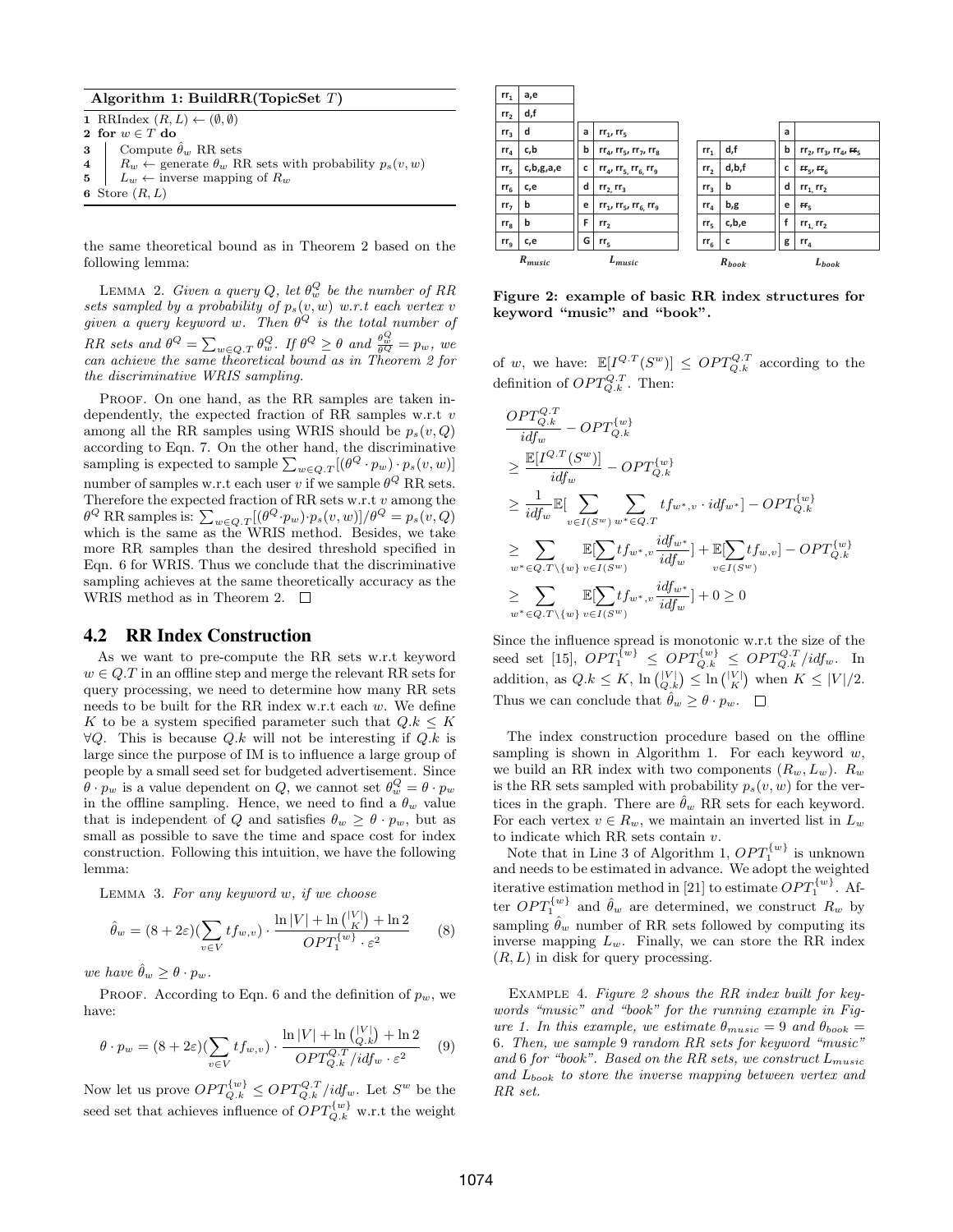Algorithm 2: QueryRR(KB-TIM Q)

1  $\theta^Q \leftarrow \min\{\frac{\theta_w}{p_w} | w \in Q.T\}$  $2 S^Q \leftarrow \emptyset, (R^Q, L^Q) \leftarrow (\emptyset, \emptyset)$ 3 for  $w \in Q.T$  do 4  $\mid R_w^Q \leftarrow \theta^Q \cdot p_w$  number of RR sets from  $R_w$ . 5  $L^Q_w \leftarrow L_w$ 6 for  $i = 1$  to  $Q.k$  do 7  $v_i \leftarrow$  the user that covers the most RR sets in  $R^Q$ .  $\begin{array}{c|c} \mathbf{8} & S^Q \leftarrow S^Q \cup \{v_i\} \\ \mathbf{9} & \text{for } w \in O.T \text{ do} \end{array}$ for  $w \in Q.T$  do  $\begin{array}{|c|c|c|}\hline \text{10} & \text{for } rr \leftarrow L^Q_w[v_i] \text{ do} \ \hline \end{array}$ 11  $\vert \vert$  if rr is not covered then  $12$  | | | mark rr as covered 13 if rr ∈ R Q <sup>w</sup> then 14  $\vert$   $\vert$   $\vert$   $\vert$  remove  $rr$  from  $R_w^Q$ 15 return  $S^Q$ 

## 4.3 Improved Estimation of  $\theta_w$

Based on Lemma 3, we know that as long as we set  $\theta_w =$  $\theta_w$ , the number of sampled RR sets is sufficient to guarantee the theoretical bound with high probability. However,  $\hat{\theta}_w$ could be such a large value that it takes huge amounts of disk storage to build the index. To reduce the index size, we propose a compact estimation of  $\theta_w$  based on the observation that  $\frac{\ln |V| + \ln {|\mathcal{V}| \choose K} + \ln 2}{\frac{\ln |V| + \ln |V| + \ln 2}{\ln |V| + \ln 2}}$  $\frac{\ln |V| + \ln \left(\frac{|V|}{K}\right) + \ln 2}{\ln |V| + \ln \left(\frac{|V|}{K}\right) + \ln 2}$  can be approximated to  $\frac{K}{Q \cdot k}$  when  $|V|$ 

is significantly larger than  $K$  and  $Q.k$ .

Lemma 4. For any keyword w, if we choose

$$
\theta_w = (8 + 2\varepsilon)(\sum_{v \in V} t f_{w,v}) \cdot \frac{\ln|V| + \ln\binom{|V|}{K} + \ln 2}{OPT_K^{\{w\}} \cdot \varepsilon^2} \qquad (10)
$$

we have  $\theta_w \geq \theta \cdot p_w$ .

PROOF. As  $OPT_{Q,k}^{\{w\}} \leq OPT_{Q,k}^{Q,T} / i df_w$  according to Lemma 3,  $\theta \cdot p_w \leq (8+2\varepsilon)(\sum_{v \in V} tf_{w,v}) \frac{\ln |V| + \ln {Q_v \choose Q, k} + \ln 2}{OPT^{\{w\}} - \varepsilon^2}$  $\frac{OPT_{Q.k}^{\{w\}}\cdot \varepsilon^2}{OPT_{Q.k}^{\{w\}}\cdot \varepsilon^2}.$ To prove  $\theta_w \geq \theta \cdot p_w$ , we need to justify:  $\frac{\ln |V| + \ln {|\mathcal{V}| \choose K} + \ln 2}{\log w}$  $\frac{N+m(k) + m^2}{OPT_K^{\{w\}} \cdot \varepsilon^2} \ge$  $\ln |V| + \ln \left( \frac{|V|}{Q \cdot k} \right) + \ln 2$  $\frac{N}{OPT_{Q,k}^{\{w\}}+{\ln 2}}$ . Let  $r = \frac{\ln |V| + \ln { |V| \choose K} + \ln 2}{\ln |V| + \ln { |V| \choose K} + \ln 2}$  $\frac{\ln |V| + \ln \binom{|V|}{K} + \ln 2}{\ln |V| + \ln \binom{|V|}{Q,k} + \ln 2} \cdot \frac{OPT_{Q,k}^{\{w\}}}{OPT_{K}^{\{w\}}}$ . Since  $\ln |V| + \ln \binom{|V|}{K} + \ln 2$  $\frac{\ln |V| + \ln (V \cdot K') + \ln 2}{\ln |V| + \ln (V \cdot K) + \ln 2}$  can be approximated to  $\frac{K}{Q \cdot k}$ ,  $r = \frac{K}{Q \cdot k}$ .  $\frac{OPT_{Q,k}^{\{w\}}}{OPT_K^{\{w\}}}$ . Let  $S^K$  be the seed set to achieve  $OPT_K^{\{w\}}$  with  $|S^K| = K$ , according to the submodular property of the influence spread function [15], there exists a set  $S \subset S^K$  with

 $|S| = Q.k$  s.t.  $\frac{\mathbb{E}[I^{\{w\}}I(S)]}{Q.k} \ge \frac{OPT_K^{\{w\}}}{K}$ . According to the definition of  $OPT^{\{w\}}$ ,  $\frac{OPT^{\{w\}}}{Q,k} \ge \frac{\mathbb{E}[I^{\{w\}}I(S)]}{Q,k} \ge \frac{OPT^{\{w\}}_K}{K}$ . This means  $r \geq 1$ . Lastly, we can conclude that  $\theta_w \geq \theta \cdot p_w$ whenever  $\theta_w$  satisfies Eqn. 10.  $\Box$ 

To utilized the improved  $\theta_w$  for constructing the index, we simply replace  $\hat{\theta}_w$  with  $\theta_w$  in Line 3 of Algorithm 1.  $OPT_K^{\{w\}}$ will be estimated similarly as how we estimated  $OPT_1^{\{w\}}$ .

## 4.4 KB-TIM Query Processing

The algorithm for KB-TIM query processing based on RR index is shown in Algorithm 2. To process a query, we need

| rr <sub>4</sub>            |                     |   |                                           |   |                 |                 |             |    |                           |   |                 |
|----------------------------|---------------------|---|-------------------------------------------|---|-----------------|-----------------|-------------|----|---------------------------|---|-----------------|
| $rr_5$                     |                     |   |                                           |   |                 |                 |             |    |                           |   |                 |
| $rr7$                      |                     | h | $rr_{4}$ , $rr_{5}$ , $rr_{7}$ , $rr_{8}$ | a | $rr_{1}$        |                 |             |    | $\prod_{A}$ , $\prod_{B}$ | a |                 |
| rr <sub>g</sub>            |                     | c | $rr_{4}$ , $rr_{5}$ , $rr_{6}$ , $rr_{9}$ | b | $rr_a$          | rr <sub>2</sub> |             | ۰c | $rr5$ , $rr6$             | b | rr <sub>2</sub> |
| $rr_6$                     |                     | e | $rr_1$ , $rr_5$ , $rr_6$ , $rr_9$         | c | rr <sub>4</sub> | rr <sub>3</sub> |             | d  | $rr_1$ , $rr_2$           | c | $rr_{5}$        |
| $\mathbf{r}\mathbf{r}_9$ . | c,e                 | d | $rr_2, rr_3$                              | d | rr <sub>2</sub> | $rr_a$          |             | f  | $rr_1, rr_2$              | d | $rr_{1}$        |
| $rr_1$                     | a,e                 | a | $rr_1, rr_5$                              | e | $rr_{1}$        | rr,             |             | e  | $rr_{5}$                  | e | $rr_{5}$        |
| rr <sub>2</sub>            | d,f                 |   | rr <sub>2</sub>                           |   | rr <sub>2</sub> | $rr_5$ .        |             | g  | $rr_{4}$                  |   | $rr_{1}$        |
| rr <sub>3</sub>            | d                   | g | $rr_{5}$                                  | g | $rr_{5}$        | $rr_{1}$        | d,f         | a  |                           | g | $rr_a$          |
|                            | IR <sub>music</sub> |   | $IL_{mustc}$                              |   | $IP_{musc}$     |                 | $IR_{book}$ |    | $IL_{book}$               |   | $IP_{book}$     |

Figure 3: Example of incremental RR index structures for keyword "music" and "book".

to retrieve  $\theta^Q$  number of RR sets from the RR index from all the query keywords. To determine  $\theta^Q$ , we need to ensure the conditions in Lemma 2 so that the algorithm has the result guaranteed as in Theorem 2. Note that we cannot set  $\theta^Q$  to  $\theta$  via Eqn. 10 because the optimal influence spread  $OPT_{Q,k}^{Q,T}$  is unknown. To determine a proper  $\theta^Q$ , we set

$$
\theta^{Q} = \min\{\frac{\theta_w}{p_w} \mid w \in Q.T\}
$$
 (11)

When  $\theta^{Q}$  is determined (line 1), we retrieve  $\theta^{Q} \cdot p_{w}$  number of RR sets from each query keyword  $w$  to ensure the sampled RR sets are not biased towards any query keyword according to Lemma 2 (line 4). Since  $\theta^Q \cdot p_w \le \theta_w$ , we can guarantee that there are at least  $\theta^Q \cdot p_w$  RR sets for each keyword w in the index. Finally, the result seed set  $S^Q$  is identified by running a greedy algorithm for the maximum coverage problem [22] on  $(R^Q, L^Q)$  (lines 6 - 14).

EXAMPLE 5. Suppose  $Q.T = \{$  "music", "book" } and k = 2. If the ratio of RR sets for keyword "music" to "book" is 9 : 4, we can determine  $\theta^Q$  as 13 because  $\min\{\frac{13 \cdot \theta_{music}}{9}, \frac{13 \cdot \theta_{book}}{4}\}$  =  $\min\{\frac{13\cdot 9}{9},\frac{13\cdot 6}{4}\}=13.$  This means we need 9 RR sets from "music" and  $4$  from "book". Thus, we load  $rr_1$ - $rr_9$  in  $R_{music}$ and  $rr_1-rr_4$  in  $R_{book}$  into memory. The whole index of  $L_{music}$  and  $L_{book}$  are also loaded. Then, we run the greedy maximum coverage algorithm  $[22]$  on the 13 RR sets in memory: in the first iteration, b is selected as the first seed because it appears in the most number of RR sets. In other words, b has the highest probability to influence other people. In the next step, we remove all the RR sets containing b and find that e to be the most frequent user in the remaining  $RR \; sets.$  Therefore, we return  $\{b, e\}$  as two most influential users for query keywords  ${``music''}, "book"$ .

Finally, we can show that our algorithm returns a  $(1 1/e - \varepsilon$ )-approximate solution to any KB-TIM query with a probability of at least  $1 - |V|^{-1}$ . Due to space limit, the proof is presented in [20].

## 5. INCREMENTAL RR INDEX (IRR)

Although the RR index significantly improves the KB-TIM query processing compared to the WRIS method, it has to load  $\theta_w^Q$  RR sets in  $R_w$  and all the inverted lists in  $L_w$  for each query keyword, which still incurs high disk I/O. In addition, we observe that a large number of RR sets do not contain the seed users. It is thus a waste of disk I/O to load these RR sets in memory because they are not accessed by the query processing algorithm. These motivate us to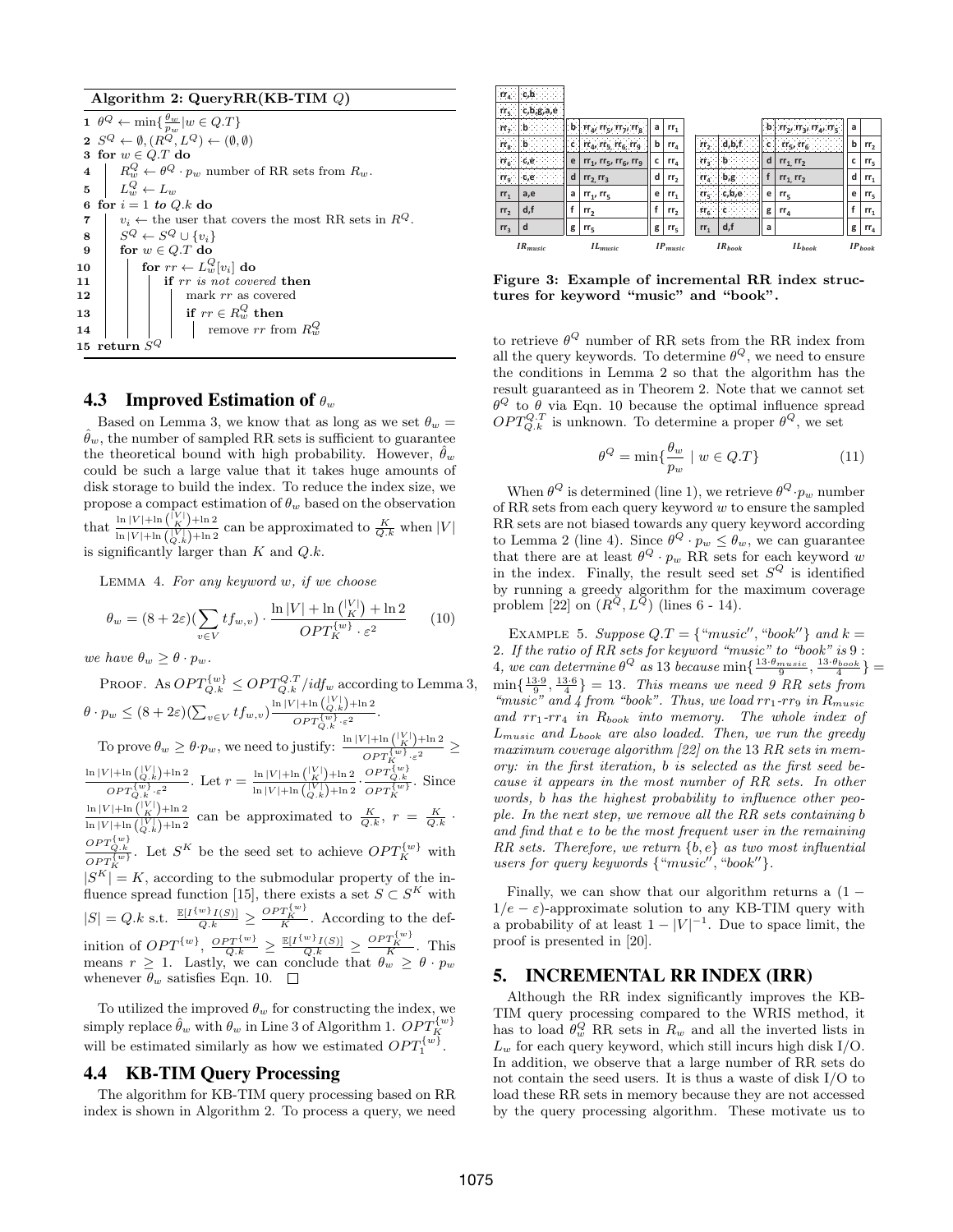Algorithm 3: BuildIRR(TopicSet T, BlockSize  $\delta$ )

1 IRRIndex  $(IR, IL, IP) \leftarrow (\emptyset, \emptyset)$ 2 for  $w \in T$  do 3 Compute  $\theta_w$  according to Lemma 4 4  $R_w \leftarrow$  generate  $\theta_w$  RR sets with probability  $p_s(v, w)$ <br>5  $L_w \leftarrow$  inverse mapping of  $R_w$ 5  $L_w \leftarrow$  inverse mapping of  $R_w$ <br>6 for each user v s.t  $L_w[v]$  exis for each user v s.t  $L_w[v]$  exists do 7 |  $IP_w[v] \leftarrow$  the RR set with the smallest ID in  $L_w[v]$ 8 Sort rows of  $L_w$  by descending order of  $L_w(v)$  size  $\begin{array}{c|c} 9 & p \leftarrow 1 \\ \hline 10 & \text{while} \end{array}$ while  $L_w \neq \emptyset$  do 11  $IL_w^p \leftarrow \delta$  rows  $L_w$  $12 \quad | \quad IR_w^p \leftarrow \{rr|rr \cap IL_w^p \neq \emptyset \wedge rr \notin \bigcup_{1 \leq j < p} IR_w^j \}$ 13 |  $p \leftarrow p+1$ 14 | Remove the first  $\delta$  rows from  $L_w$ 15 Store  $(IR, IL, IP)$ 

design an index that incrementally loads relevant RR sets into memory for query processing.

## 5.1 IRR Index Construction

We observe that if a user has a very high impact in the social network, e.g. followed by millions of other users in Twitter, he has a good chance to be frequently sampled in the RR sets of different keywords. Hence, we sort the inverted lists in  $L_w$  in decreasing order of the list length. In this way, by incrementally loading the inverted lists, the more impactful users will be loaded first.

Our IRR index consists of three components  $(IR_w, IL_w, IP_w)$ , which can be derived from  $(R_w, L_w)$  in the RR index.  $IL_w$ sorts  $L_w$  in decreasing order of list length. Then, we further split  $IL_w$  into m equi-size partitions  $IL_w^1, IL_w^2, \ldots, IL_w^m$ .  $IR_w$  also contains m partitions  $IR_w^1, IR_w^2, \ldots, IR_w^m$  generated from the partitions in  $IL_w$ .

$$
IR_w^i = \left\{ \begin{array}{ll} \{rr|rr \in R_w \ \land \ rr \cap IL_w^i \neq \emptyset\} & \text{if } i = 1\\ \{rr|rr \in R_w \ \land \ rr \cap IL_w^i \neq \emptyset\\ & \land rr \notin \bigcup_{1 \leq j < i} IR_w^j \} & \text{if } i > 1 \end{array} \right.
$$

In other words,  $IR_w^i$  picks from the remaining RR sets in  $R_w$  that contain users in partition  $IL_w^i$ .  $IP_w$  preserves the mapping between each vertex in  $IL_w$  and its first occurrence in  $R_w$  of RR index. Whenever we process a query Q and  $\theta_w^Q$ RR sets need to be retrieved w.r.t  $w \in Q.T$ ,  $IP_w$  determines whether a vertex covers at least one RR set which is among the  $\theta_w^Q$  samples.

Example 6. Figure 3 shows the three components of the IRR index for keywords "music" and "book". We can see that the inverted lists in  $IL_w$  are now sorted by the list length, compared to the  $L_w$  in Figure 2. In this example, we set the partition size in  $IL_w$  to be 2. The first partition of  $IL_{music}$  contain users  $\{b, c\}$  and all the RR sets with user b or c are organized in the first partition in  $IR<sub>music</sub>$ . The second partition of  $IL_{music}$  contains  $\{d, e\}$ , which appear in all the remaining RR sets. Thus, all of them are put into the second partition in  $IR_{music}$ . Since all the RR sets have been processed, the following partitions in  $IL_{music}$  correspond to empty partitions in  $IR_{music}$ . The  $IP_w$  preserves the first occurrence in the original  $R_w$  sets. For example, user d first appears in  $rr_2$  in the  $R_{music}$  in Figure 2. Hence, it has an entry in  $IP_{music}$  mapping to  $rr_2$ .

#### Algorithm 4: QueryIRR(KB-TIM Q)

1  $\theta^Q \leftarrow \min\{\frac{\theta_w}{p_w} | w \in Q.T\}$ 2 for each keyword  $w \in Q.T$  do 3 |  $kb[w] \leftarrow \infty$  // upper bound score for w 4  $\theta_w^Q \leftarrow \theta^Q \cdot p_w / \mu$  number of RR sets for w 5  $pq \leftarrow \emptyset$  // priority queue sorted by upper bound score 6  $S^Q \leftarrow \emptyset$  // the result set 7 while  $|\bar{S}^Q| < Q.k$  do 8 (s, tp)  $\leftarrow$  pq.top() // s is the score for user tp in pq 9  $s' \leftarrow$  re-compute upper bound score of tp 10 if  $s \neq s'$  then 11  $pq.pop()$ 12 | push  $(s', tp)$  to pq 13 continue 14 if tp.status = COMPLETE  $\wedge s \geq \sum_{w \in Q,T} kb[w]$  then 15 |  $pq.pop()$ 16  $S^Q \leftarrow S^Q \cup tp$ <br>17 for each keywo for each keyword  $w \in Q.T$  do 18 **for each RR** set  $rr$  containing  $tp$  in  $IR_w$  do  $\begin{array}{|c|c|c|c|}\hline \textbf{19} & & \textbf{if} & \textbf{if} & \textbf{if} & \textbf{if} & \textbf{not} & \textbf{covered} \wedge \textbf{r} \tau < \theta_w^Q \textbf{ then} \hline \end{array}$ 20 | | | | mark rr as covered 21 **for** each user  $v \in IR_w[rr]$  do 22 | | | | | update upper bound for  $v \text{ w.r.t } w$ 23 else 24 for each keyword  $w \in Q.T$  do **25**  $\Box$   $\Box$  load the next partition  $IR'_w$  and  $IL'_w$  from the IRR index of w 26 **for** each user  $v \in IL'_w$  do 27 | | | | update upper bound for  $v \le x$ .t w 28 **push v** with new upper bound into  $pq$ 29  $\vert$   $\vert$  set tp.status to COMPLETE if all the partial **30** update  $kb[w]$ 31 return  ${\cal S}^{\cal Q}$ 

The construction of IRR index is presented in Algorithm 3. For each keyword w, we build the RR sets  $R_w$  and the reverse mapping  $L_w$  as the basic RR index. Then  $IP$  is computed in Lines 6-7. Lastly, we divide the users, into partitions and each of the partitions has  $\delta$  users, to form  $IL_w^p$ where  $p$  is the partition ID. The matching RR sets partition  $IR_w^p$  is built against  $IL_w^p$ . The construction terminates when all the users are visited.

## 5.2 Incremental KB-TIM Query Processing

In our IRR index, the users in  $IL_w$  are sorted for each keyword. This motivates us to model the KB-TIM query as a top- $k$  aggregation problem and employ an algorithm similar to NRA [8]. The NRA algorithm maintains an accumulation table for candidates with incomplete results and incrementally loads blocks of items in the sorted lists for aggregation. If a candidate contains partial scores from all the keywords, its status is set to COMPLETE and pushed into a heap storing top- $k$  results. The algorithm terminates when the upper bound score for the partial or unvisited results is smaller than the k-th best score ever found.

KB-TIM query processing based on IRR index brings two new issues when employing NRA algorithm: 1) how to determine the status of a candidate user is COMPLETE when there are missing partial scores; 2) how to find and update all the affected users when a new seed user is confirmed and added to the result set.

For the first issue in NRA, a candidate is said to be COMPLETE if the partial scores of all the attributes have been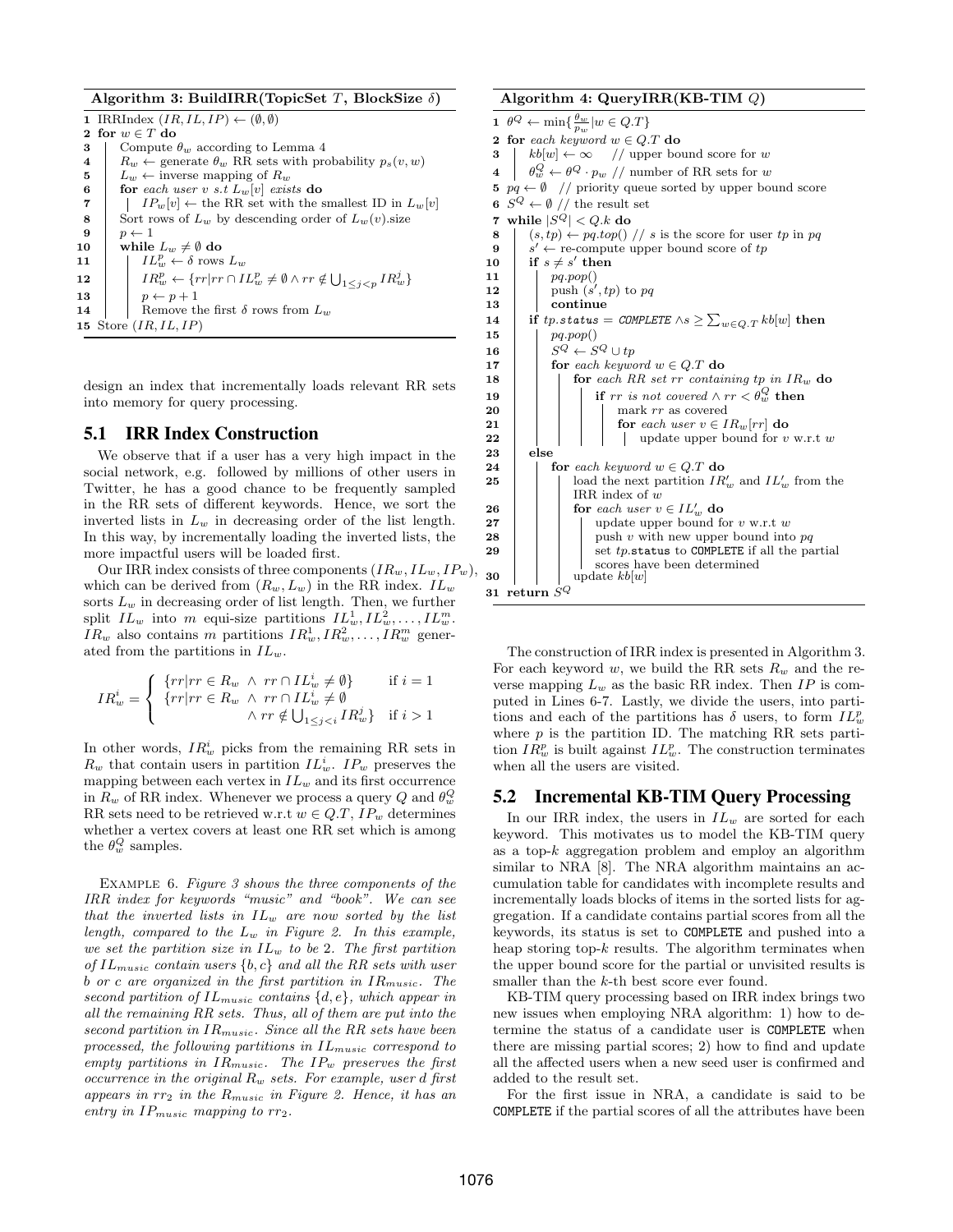accessed and aggregated. However, we only access  $(\theta^Q \cdot p_w)$ RR sets for keyword  $w$  in query processing. If a user is not contained in the RR sets of a query keyword, there is a missing partial score for the keyword and the complete score can only be determined when all the RR sets have been scanned. To avoid the case, we check whether a user appears in the RR sets of a keyword before the query processing. If  $IP_w[v] \geq \theta^Q \cdot p_w$ , where  $IP_w[v]$  indicates the first occurrence in the RR sets, we set the partial score of user  $v$  on keyword  $w$  to be 0. The status of a user becomes COMPLETE when the partial scores for all query keywords are set. We use  $score(u)$  to denote the complete score of user u.

The second issue arises because each time a new seed user is confirmed by the greedy maximum coverage algorithm [22], we need to remove the seed user from the RR sets and update the list length for the all the affected candidate users. To save computation cost, we propose a lazy evaluation strategy. We mark the RR sets containing previous seed users as covered and refine the score of a candidate only when it is the top element in the priority queue.

We present our incremental KB-TIM query processing solution in Algorithm 4. Given a query, we first calculate  $\theta^Q$ to determine the number of RR sets that should be loaded for each keyword.  $pq$  is a priority queue in which candidate users are sorted by their upper bound score and  $kb[w]$  stores the maximum list length in  $IL_w$  for the unvisited user candidates. The algorithm iterates until  $k$  seed users have been found. In each iteration, we access the user  $tp$  with the highest upper bound score. If  $u$  has been loaded into memory, we know the accurate number of RR sets for that keyword. Otherwise, the upper bound score on that keyword is  $kb[w]$ . The upper bound score is the sum of the scores from all the query keywords. If the score of the user is affected by previous seed users, we further refine the score by removing those RR sets containing previous seed users. The user with the new candidate upper bound is pushed back into the priority queue. Otherwise, we check whether the user is a new seed user. If his status is COMPLETE, the upper bound score is an exact score. If the score is larger than the upper bound score of unseen users, we can guarantee that there is no other user with a better score than  $tp$ . So we insert  $tp$  to the result set and the RR sets covered by  $tp$  are marked (lines  $14-22$ ) such that the candidate users contained in any of these RR set are affected. If tp cannot be determined as a new seed, we load more partitions from each query keyword's IRR index. Then we update the upper bound scores for all the users in the loaded partition (lines 23-30). The algorithm terminates when Q.k seed users are found. An example is included in the technical report [20] for more details.

THEOREM 3. The impact scores of top- $k$  seed users returned by Algorithm 4 and Algorithm 2 are the same.

PROOF. Suppose Algorithm 4 iteratively returns  $k$  seed users  $\{u_1, u_2, \ldots, u_k\}$ , Algorithm 2 returns  $\{v_1, v_2, \ldots, v_k\}$ . If the top- $k$  impact scores are not the same, since Algorithm 2 picks the user with the maximum score in each iteration, we can find an index  $i$  such that  $u_i$  is the first user with  $score(u_i) < score(v_i)$  and  $score(u_j) = score(v_j)$  for  $j < i$ .

case 1):  $v_i \neq u_i$ . In Algorithm 4,  $u_i$  is selected as a new seed only when it has the maximum upper bound score in the priority queue or its score is larger than  $\sum_{w \in Q,T} kb[w]$ . Therefore, if  $v_i$  is in the priority queue, we have  $score(v_i) \leq$ 

Table 2: All parameter settings used in the experiments. The default values are highlighted.

| Datasets          | Twitter dataset                  | News dataset          |  |  |  |  |  |  |  |
|-------------------|----------------------------------|-----------------------|--|--|--|--|--|--|--|
| #Users            | 10M, 20M, 30M, 40M               | 0.2, 0.6M, 1M, 1.4M   |  |  |  |  |  |  |  |
| #Edges            | 0.7B, 1.1B, 1.2B, 1.3B           | 1.0, 1.9M, 2.6M, 3.1M |  |  |  |  |  |  |  |
| AveDegree         | 76.4,56.8,46.1,38.9              | 5.2,3.1,2.6,2.2       |  |  |  |  |  |  |  |
| $\text{\#QWords}$ | $1, 2, \ldots, 5, 6$             |                       |  |  |  |  |  |  |  |
|                   | $10, 15, \ldots, 30, \ldots, 50$ |                       |  |  |  |  |  |  |  |



Figure 4: In-degrees distributions for both datasets

 $score(u_i)$ . Otherwise,  $v_i$  has not been loaded into memory and its upper bound score is  $\sum_{w \in Q,T} kb[w] \leq score(u_i)$ . Both cases contradict with  $score(u_i) < score(v_i)$ .

case 2):  $v_i = u_i$ . When  $u_i$  is selected as a seed user, we know that its score is complete, i.e., all the related RR sets have been loaded into memory. Since Algorithm 4 finds the same  $i - 1$  seed users in previous iterations, after removing all these  $i - 1$  seed users from the RR sets of  $u_i$ , we know that its inverted list length is the same with that of  $v_i$  in Algorithm 2. Thus,  $score(v_i) = score(u_i)$ , which contradicts with  $score(u_i) < score(v_i)$ .  $\Box$ 

## 6. EXPERIMENTAL STUDY

In this section, we study the performance of KB-TIM query processing on two real datasets. We use WRIS (in Section 3.2) as a baseline solution because it uses online sampling and can be considered as a variant of the stateof-the-art RIS methods [21, 2]. We compare the methods based on offline sampling (RR and IRR index in Sections 4 and 5 respectively) with WRIS and evaluate the efficiency by average running time and effectiveness by expected influence. We did not evaluate the existing topic-aware IM solutions since they cannot handle the social networks used in this paper due to the incapability to scale for large graph sizes and number of topics (detailed discussion in Section 7). All the methods are implemented with C++ and run on a CentOS server (Intel i7-3820 3.6GHz CPU with 8 cores and 60GB RAM).

## 6.1 Experimental Setup

Datasets. We use two real world datasets, Twitter and News, from SNAP  $^5$  for performance evaluation. The Twitter dataset contains 41.6 million users with 476 million tweets and the news dataset contains 1.42 million media extracted from a collection of 96 million online news corpus. For the

<sup>5</sup>http://snap.stanford.edu/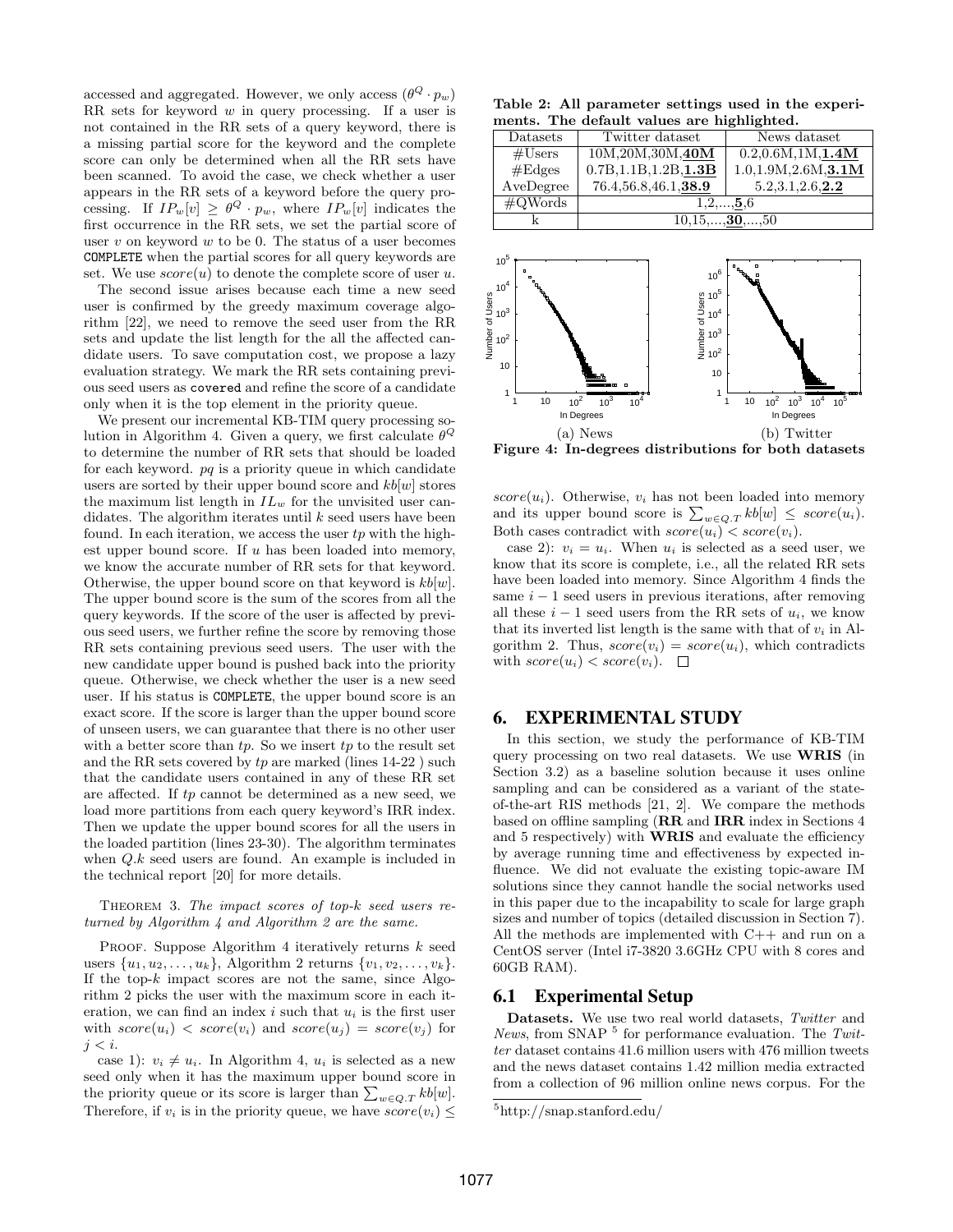|       |                  | Disk Size (GB) |                  |            | (Secs)<br>Time   |            |                         |            |  |
|-------|------------------|----------------|------------------|------------|------------------|------------|-------------------------|------------|--|
| Data  |                  | $_{\rm RR}$    | $_{\rm IRR}$     |            | $_{\rm RR}$      |            | $\overline{\text{IRR}}$ |            |  |
|       | $\hat{\theta}_w$ | $\theta_w$     | $\hat{\theta}_w$ | $\theta_w$ | $\hat{\theta}_w$ | $\theta_w$ | $\hat{\theta}_w$        | $\theta_w$ |  |
| n0.2M | 37               | 4.1            | 37               | 4.1        | 662              | 67.3       | 700                     | 69.9       |  |
| n0.6M | 47               | 5.7            | 47               | 5.8        | 982              | 121        | 994                     | 122        |  |
| n1.0M | 54               | 6.7            | 54               | 6.9        | 1238             | 157        | 1270                    | 164        |  |
| n1.4M | 62               | 7.6            | 63               | 7.8        | 1487             | 167        | 1497                    | 188        |  |

Table 3: Disk space and running time of using  $\hat{\theta}_w$ and  $\theta_w$  for constructing indices for news datasets

news dataset, the vertex in the graph denotes an online media whereas the edge means that there is a link from one online media to another. We extract 200 topics from each dataset and user profile is represented by a term vector in the topic space. To test the scalability with increasing number of users, we sampled 10M, 20M, 30M, 40M users for the Twitter dataset and 0.2M, 0.6M, 1M, 1.4M for the news dataset. We use t10M, t20M, t30M, t10M to denote the respective Twitter datasets and n0.2M,n0.6M,n1.0M,n1.6M for new datasets. The statistics of the social networks are shown in Table 2. We also plot the frequency distribution of incoming degrees in Figure 4, which shows Twitter is a much denser graph than news social network and many nodes are followed by a large number of users.

Queries. We use real keyword queries from AOL search engine<sup>6</sup>. Given the 200 topics defined in advance, we first filter the keyword queries and retain those only containing our topic keywords. To evaluate the performance in terms of increasing number of topics (or keywords) in a query, we vary the number of query keywords from 1 to 6 and extract 100 queries for each length.

**Parameters.** In our algorithms, two parameters,  $\varepsilon$  and K, need to be determined to evaluate  $\theta$  in Eqn. 6,  $\hat{\theta}_w$  in Eqn. 8 and  $\theta_w$  in Eqn. 10.  $\varepsilon$  is set to 0.1 for all experiments as it is the most accurate setting adopted in [21] (no experiment is done in  $[2]$ ). K is set to 100 since the largest  $Q.k$  in our experiment is 50. For IRR, the partition size  $\delta$  is set to 100 for all experiments. In the following experiments, we evaluate the scalability w.r.t. increasing seed users  $Q.k$ , query keywords  $|Q,T|$  and social network size  $|V|$  as shown in Table 2.

## 6.2 Index Sizes and Construction Time

For  $\mathbf{RR}$  and  $\mathbf{IRR}$ , both methods require offline sampling of RR sets to build respective indices. All indices are constructed by running 8 threads in parallel. We first study the difference between using  $\ddot{\theta}_w(\text{Eqn. 8})$  and  $\theta_w(\text{Eqn. 10})$ for index construction. The disk space and running time of using  $\ddot{\theta}_w$  and  $\theta_w$  for index construction of news datasets are presented in Table 3. It is obvious that using  $\ddot{\theta}_w$  is not scalable against large graphs. Besides, in subsequent experiments, we will see that indices constructed by  $\theta_w$  have equivalent approximation power as compared to that by using  $\theta_w$ . Therefore we will not present results for indices built by  $\theta_w$  for Twitter datasets.

Since RR and IRR use inverted lists, we can apply FastP- $FOR<sup>7</sup>$  compression (adopted in Apache Lucene 4.6.x) to reduce disk storage. We report disk space and running time for uncompressed and compressed indices in Table 4. For

| Table 4: Disk space and running time for construct- |
|-----------------------------------------------------|
| ing indices for various datasets with $\theta_w$    |

|       |                         | Disk Size (GB) |      |          | Time<br>(Secs)   |                  |                  |                  |
|-------|-------------------------|----------------|------|----------|------------------|------------------|------------------|------------------|
| Data. |                         | uncompress     |      | compress |                  | uncompress       | compress         |                  |
|       | $\mathbf{R} \mathbf{R}$ | IR.R.          | R.R. | IR.R.    | R.R.             | IR.R.            | R.R.             | $_{\rm IRR}$     |
| n0.2M | 4.1                     | 4.1            | 2.0  | 2.0      | 67.3             | 69.9             | 70.1             | 73.8             |
| n0.6M | 5.7                     | 5.8            | 3.0  | 3.1      | 121              | 122              | 113              | 119              |
| n1.0M | 6.7                     | 6.9            | 3.7  | 3.9      | 157              | 164              | 148              | 157              |
| n1.4M | 7.6                     | 7.8            | 4.3  | 4.6      | 167              | 188              | 164              | 167              |
| t10M  | 88                      | 94             | 52   | 58       | 5.9 <sub>h</sub> | 6.0 <sub>h</sub> | 5.8 <sub>h</sub> | 6.0 <sub>h</sub> |
| t20M  | 84                      | 93             | 56   | 65       | 4.3 <sub>h</sub> | 4.5 <sub>h</sub> | 4.4 <sub>h</sub> | 4.4 <sub>h</sub> |
| t30M  | 77                      | 87             | 54   | 64       | 3.7 <sub>h</sub> | 3.8 <sub>h</sub> | 3.7 <sub>h</sub> | 3.7 <sub>h</sub> |
| t40M  | 55                      | 63             | 41   | 50       | 2.4 <sub>h</sub> | 2.5 <sub>h</sub> | 2.4 <sub>h</sub> | 2.5 <sub>h</sub> |

Table 5: Sum of  $\theta_w$  and mean RR set size for increasing graph size

| - -    |              |         |         |                 |         |
|--------|--------------|---------|---------|-----------------|---------|
| (News) | Sum of       | Mean of | Twitter | Sum             | Mean    |
|        | $\theta_{w}$ | RR size |         | $\theta_{\eta}$ | RR size |
| 0.2M   | 385M         | 2.7     | 10M     | 218M            | 94.9    |
| 0.6M   | 640M         | 2.3     | 20M     | 247M            | 71.9    |
| 1 M    | 798M         | $2.1\,$ | 30M     | 276M            | 55.0    |
| 1.4M   | 926M         | $2.0\,$ | 40M     | 374M            | 26.7    |

uncompressed indices, we can see that the index size in the news dataset grows with the graph size. However, to our surprise, such pattern does not apply to Twitter datasets. The reason is that the index size depends on two factors: the number of RR sets, i.e.  $\theta_w$  in Lemma 4, and the average size of a RR set. On one hand,  $\theta_w$  increases for large graphs since  $\theta_w$  depends on |V|. We report the sum of  $\theta_w$  among all keywords and average RR set size for both datasets in Table 5. On the other hand, as a RR set is constructed by first randomly picking a starting vertex and then performing a random breath first search on the social graph, the size of a RR set will be larger if the graph is denser. As shown in Table 2, the average degree of both the news and the Twitter dataset decrease as the graph becomes larger. This lead to a decrease in the average RR set size for both datasets. Hence,  $\theta_w$  and average RR set size are two conflicting factors as |V| varies. In the news dataset,  $\theta_w$  takes the major role in determining the index size while in the Twitter dataset, the average RR set size is more critical. For compressed indices, there are approximately 50% and 40% space reductions for news and Twitter datasets respectively. Besides the construction time for the compressed indices does not increase significantly compared to that of the uncompressed indices. Thus, in the following experiments, we will adopt the compressed scheme for both RR and IRR indices.

We also obverse that Twitter consumes much more disk space than the news dataset. This is because Twitter is a much larger and denser social network than news. For each user in Twitter, it can be affected by a large number of users. The construction time of the index grows linearly with the index size. It requires hours to build the index for Twitter datasets, even when we used 8 threads in parallel. This is because we need to build the index for 200 keywords and each keyword requires hundreds of thousand of random walks to generate RR sets.

# 6.3 Vary the Seed Set Size

We first examine the performance with increasing seed users  $Q.k$ . The running time and number of RR sets accessed are shown in Figure 5. It is obvious that the methods based on offline sampling are significantly faster than

<sup>6</sup>http://www.gregsadetsky.com/aol-data/

<sup>7</sup>https://github.com/lemire/FastPFOR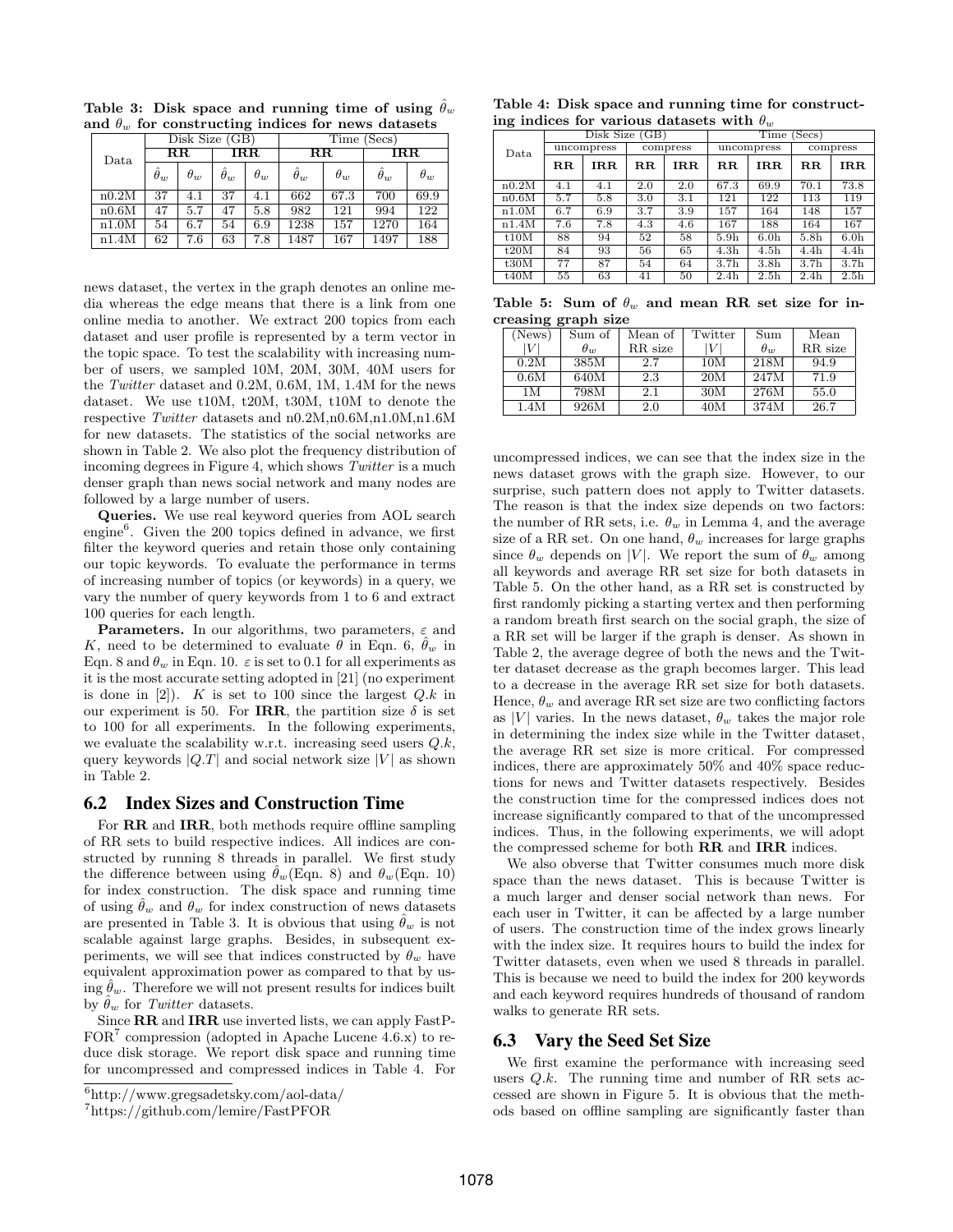Table 6: Number of I/O for IRR when varying  $Q$  $Q.k$  | 10 | 15 | 20 | 25 | 30 | 35 | 40 | 45 | 50

| News   6.10   7.34   8.75   10.2   14.0   19.3   33.6   78.1   170 |  |  |  |  |  |
|--------------------------------------------------------------------|--|--|--|--|--|
| Twitter 8.00 14.5 23.0 34.0 40.0 51.0 58.5 69.0 81.0               |  |  |  |  |  |
|                                                                    |  |  |  |  |  |

| Table 7: Influence spread when varying $Q.k$ . |  |  |  |  |
|------------------------------------------------|--|--|--|--|
|------------------------------------------------|--|--|--|--|

|     |       | News dataset                                      |             | Twitter dataset |        |             |            |
|-----|-------|---------------------------------------------------|-------------|-----------------|--------|-------------|------------|
| Q.k | WRIS  | $\overline{\textbf{R}}\textbf{R}(\hat{\theta}_w)$ | $_{\rm RR}$ | <b>IRR</b>      | WRIS   | $_{\rm RR}$ | <b>IRR</b> |
| 10  | 289.6 | 289.4                                             | 289.4       | 289.4           | 8673.9 | 8672.6      | 8672.6     |
| 15  | 356.5 | 356.3                                             | 356.4       | 356.4           | 10666  | 10666       | 10666      |
| 20  | 408.9 | 409.0                                             | 409.0       | 409.0           | 12088  | 12092       | 12092      |
| 25  | 448.7 | 448.6                                             | 448.6       | 448.6           | 13100  | 13099       | 13099      |
| 30  | 480.3 | 480.3                                             | 480.2       | 480.2           | 13929  | 13925       | 13925      |
| 35  | 506.7 | 506.8                                             | 506.7       | 506.7           | 14618  | 14616       | 14616      |
| 40  | 528.6 | 528.8                                             | 528.8       | 528.8           | 15209  | 15209       | 15209      |
| 45  | 548.6 | 548.0                                             | 548.1       | 548.1           | 15731  | 15735       | 15735      |
| 50  | 564.9 | 564.9                                             | 564.9       | 564.9           | 16211  | 16214       | 16214      |

the online sampling method. In the Twitter dataset, the average response time to a KB-TIM query using RR and IRR indices are 160x and 434x times smaller than WRIS respectively. IRR runs faster than RR for two reasons. First, **RR** method needs to load  $\theta_w$  RR sets and this number is invariant to  $Q.k$ . **IRR** method incrementally loads partitions for top- $k$  aggregation. The number of RR sets loaded by the two algorithms is plotted in Figure 5. Second, in RR method, after a seed is found, we need to eliminate its impact on the remaining candidate users. In other words, we scan the inverted lists  $L_w$  and update the length by removing those RR sets containing the seed user. The operation is expensive. In IRR, our proposed lazy update mechanism only requires updating the score of the user at the top of the priority queue in each iteration.

As  $Q.k$  increases, it takes a slightly longer time for  $\mathbf{RR}$ and IRR methods to answer a query. This is because both RR and IRR require more iterations to find the seed users, causing more CPU cost and disk I/O. But the performance of **WRIS** is slightly faster as  $Q.k$  increases. The reason is that the performance of WRIS is mainly dependent on the number of RR sets generated, i.e.  $\theta$  in Theorem 2, which is inversely proportional to the optimal spread. Due to the monotonicity of the IM problem, the optimal spread becomes larger when  $Q.k$  increases, resulting in smaller number of RR sets sampled.

We also note that the performance of IRR degrades to be close to  $\mathbf{R}\mathbf{R}$  in the news dataset. This is because the I/O efficiency of RR is better than IRR. RR method incurs a sequential disk I/Os for each query keyword (default number of query keywords is 5 which lead to 5 I/Os for each query). As shown in Table 6, IRR method relies on incremental loading of partitions into memory, which causes increasing disk I/Os for larger  $Q.k$ . However, in the Twitter dataset, although  $\mathbf{RR}$  still has the advantages in I/Os, the number of RR sets loaded for IRR is significantly smaller than that of RR, which explains why IRR does not degrade to RR.

In addition to the result that RR and IRR are much faster than **WRIS**, the expected influence of the top- $Q.k$ seed users generated by them is also no worse than **WRIS**. We report the expected influence of the seed users returned by all the methods in Table 7. To justify our improved estimation of  $\theta_w$  in Sec. 4.3, we also report the news dataset result for running RR method on indices constructed by using  $\theta_w$ . As shown in Table 7, there are almost no difference between all the methods. The expected influence spread for all three methods will not be presented in the rest of the experimental study as the results show similar patterns.

#### 6.4 Vary the Number of Query Keywords



When we increase the number of query keywords  $|Q.T|$ from 1 to 6, as shown in Figure 6, the results demonstrate similar patterns: RR and IRR are at least two orders of magnitude better than WRIS in a social network with billions of edges. The running time of IRR outperforms RR in the Twitter dataset but degrades to be close to RR in the news dataset. This is because in Twitter, there are a large number of users with dominating number of followers. After we sort the users based on their overall influence, we only need to access a small portion of RR sets. In the news dataset, the number of accessed RR sets for the two methods grows linearly and IRR degrades because it requires more random disk I/O.

#### 6.5 Vary the Graph Size

We also vary the graph size, i.e.  $|V|$ , to test the scalability of our proposed solutions. The results are shown in Figure 7. RR and IRR clearly outperform WRIS by great margins in all scenarios. In the news datasets, RR can outperform IRR in certain cases because its I/O is more efficient when examining similar number of RR sets. Nevertheless, IRR has dominating performance against **RR** when the size of Twitter datasets increases. It shows that IRR is more effective for larger graphs without compromising its performance superiority.

## 6.6 Effectiveness of Propagation Model

In the last experiment, we discuss the effectiveness of the propagation model applied for KB-TIM query processing using the two real datasets. In this section, we present results for both independent cascade (IC) model [21, 5, 6, 19] and linear threshold (LT) model [21, 19, 15]. For IC model, the propagation probability set to  $p(e) = \frac{1}{N_v}$  which is widely adopted in [21, 5, 19]. For LT model, following existing work  $[21, 15, 7]$ , we assign a random value in  $[0, 1]$  to each user's incoming neighbours and normalize the values so that the sum of all neighbours' influence probabilities equals 1. In Table 8, we illustrate the top-8 most influential users for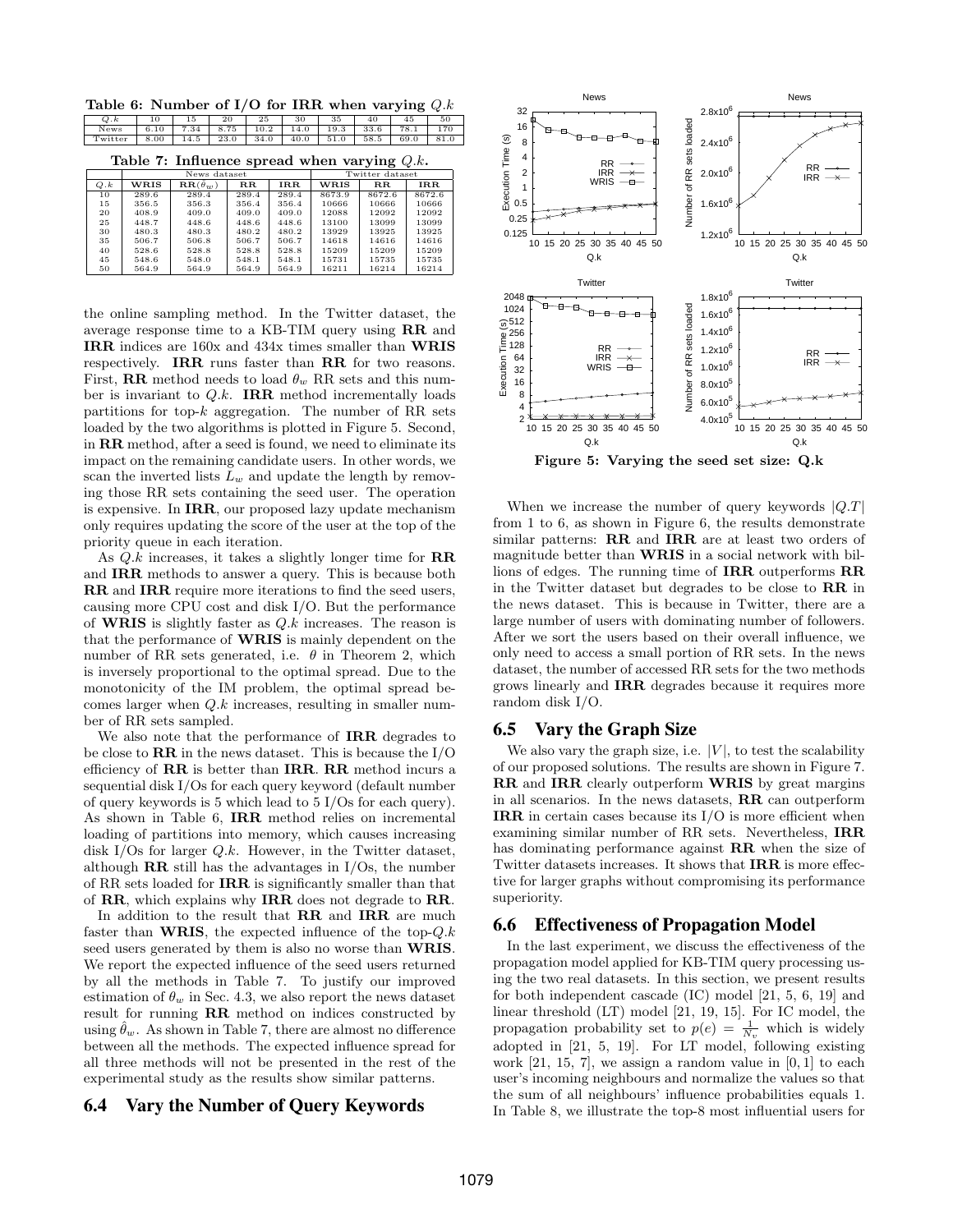| Method     | Keyword    | News dataset         |                            |                              |                        |  |  |  |
|------------|------------|----------------------|----------------------------|------------------------------|------------------------|--|--|--|
| WRIS(IC)   | "software" | kb.vmware.com        | en.wikipedia.org           | davidstef9.wordpress.com     | codeplex.com           |  |  |  |
|            |            | suse.ehelp.pl        | virtualgeek.typepad.com    | softwarelivre.net            | linux.pl               |  |  |  |
| WRIS(LT)   | "software" | kb.ymware.com        | en.wikipedia.org           | orums.asp.net                | communities.vmware.com |  |  |  |
|            |            | suse.ehelp.pl        | virtualgeek.typepad.com    | ntwizard.spaces.live.com     | linux.pl               |  |  |  |
| WRIS(IC)   | "journal"  | www.biblegateway.com | bookology.wordpress.com    | hugh.journalspace.com        | journals.aol.com       |  |  |  |
|            |            | journal.peishan.org  | earticle.wordpress.com     | signefavor17.spaces.live.com | jazzitalia.net         |  |  |  |
| WRIS(LT)   | "journal"  | journals.aol.com     | bookology.wordpress.com    | bizjournals.com              | www.biblegateway.com   |  |  |  |
|            |            | journal.peishan.org  | journaldugeek.com          | bookalytics.com              | jazzitalia.net         |  |  |  |
| <b>RIS</b> | N.A        | en.wikipedia.org     | youtube.com<br>blogger.com |                              | myweb.yahoo.com        |  |  |  |
|            |            | wordpress.com        | wrzuta.pl                  | match.seesaa.jp              | 2.bp.blogspot.com      |  |  |  |
| Method     | Keyword    | Twitter dataset      |                            |                              |                        |  |  |  |
| WRIS(IC)   | "software" | <b>BarackObama</b>   | britneyspears              | cnnbrk                       | aplusk                 |  |  |  |
|            |            | THE_REAL_SHAQ        | kevinrose                  | jimmyfallon                  | twitter                |  |  |  |
| WRIS(LT)   | "software" | biz                  | cnnbrk                     | kevinrose                    | twitter                |  |  |  |
|            |            | BarackObama          | mashable                   | jimmyfallon                  | britneyspears          |  |  |  |
| WRIS(IC)   | "journal"  | kevinrose            | twitter                    | BarackObama                  | TheEllenShow           |  |  |  |
|            |            | RyanSeacrest         | britneyspears              | THE_REAL_SHAQ                | taylors with 13        |  |  |  |
| WRIS(LT)   | "journal"  | ev                   | cnnbrk                     | twitter                      | BarackObama            |  |  |  |
|            |            | TheOnion             | NotTinaFey                 | jimmyfallon                  | britneyspears          |  |  |  |
| <b>RIS</b> | N.A        | ev                   | cnnbrk                     | kevinrose                    | BarackObama            |  |  |  |
|            |            | mashable             | jimmyfallon                | TheEllenShow                 | britneyspears          |  |  |  |

Table 8: Example KB-TIM query results



keywords "software" and "journal" in both news dataset and Twitter dataset for both models. We can see that it is more effective for the news dataset than the Twitter dataset. In the news dataset, we can see that many websites in the top-10 results are highly relevant to the keyword "software" and "journal". It shows that 1) our proposed KB-TIM query can be applied for targeted advertising and disseminate the advertisement in the more relevant communities or clusters in the social network; 2) The propagation model used in this paper is effective for topic-aware advertising in the news dataset. However, in the Twitter dataset, the results for different topics are similar because the reported users have a huge number of followers with diverse background. In other words, they are very influential in different topics. We also note that RIS method always returns the same results for different query keywords. There is no clue between its top-10 seed users and query keywords.



Note that how to determine a proper propagation model is beyond the scope of this paper. In this paper, we focus on the efficiency issue and our method can be easily applied to other propagation models like the general triggering model [15, 19]. This is because our proposed WRIS is an extension of RIS and RIS has been shown to incorporate all propagation models in [21]. The only difference is that RIS uniformly samples vertices to create RR sets whereas WRIS conducts a weighted sampling approach. Since influence propagation models is independent of the vertex sampling methods, WRIS can directly adopt other propagation models supported by RIS.

## 7. RELATED WORK

IM problem is a NP-Hard problem that has been extensively studied. Since Kempe et al. [15] proposed the